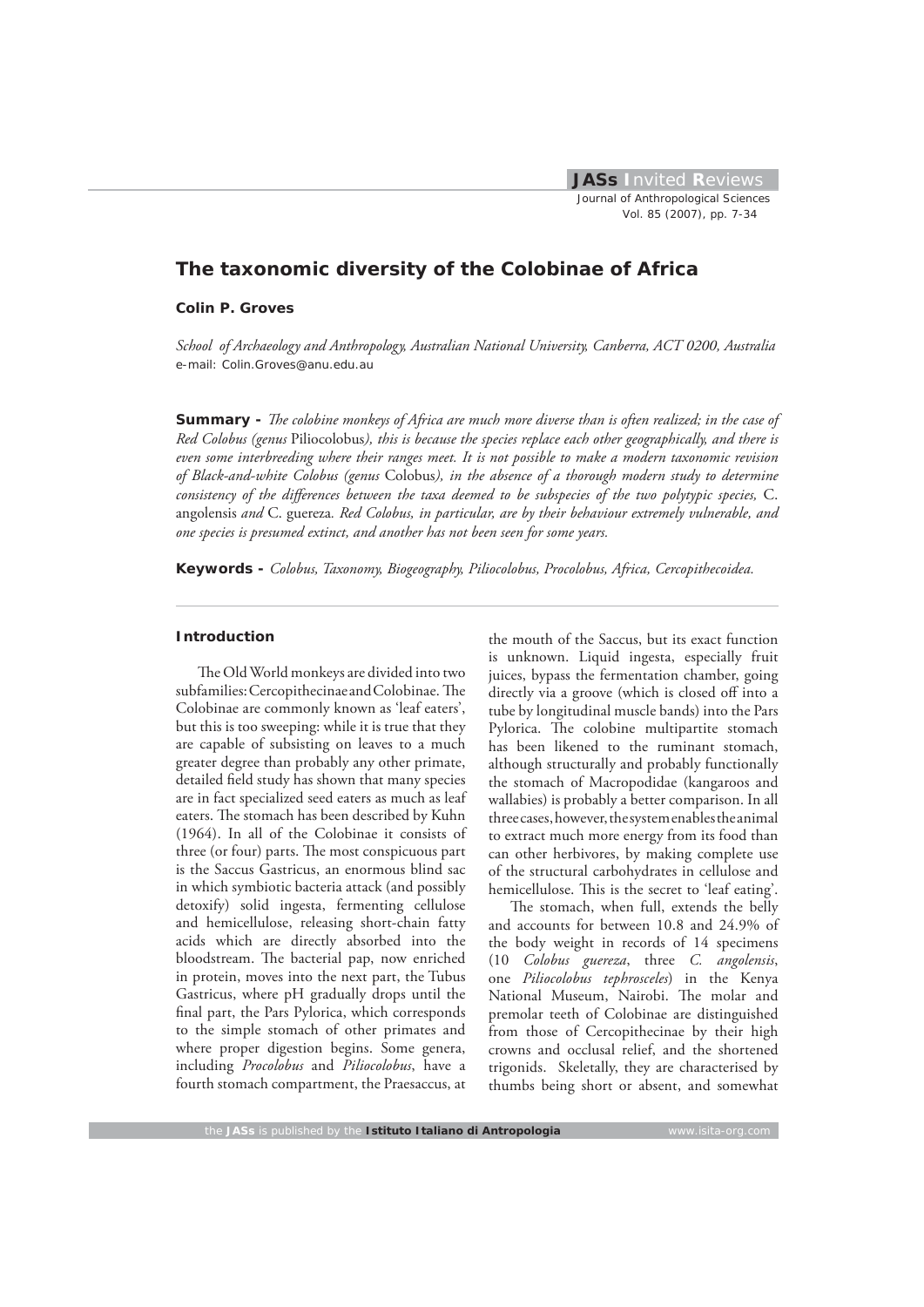shortened second toes on the foot. Strasser (1994) detailed other specialisations of the foot morphology. In the skull, mandibular corpus deepens posteriorly, and generally the interorbital pillar is very broad, although in two Asian genera, *Nasalis* and *Simias*, it is narrow as in the Cercopithecinae. The African genera of the Colobinae (which are all known popularly as colobus monkeys) can be distinguished from the Asian genera (which are broadly known as langurs) by lacking a thumb (Fig. 1). In some individuals, a tiny nubbin of a thumb is present, but there is never more than a rudimentary proximal phalanx. In the past, all colobus were commonly put together in a single genus, *Colobus*; Verheyen (1962) retained Black-andwhite and Red Colobus together in this genus but split off Olive Colobus into a separate genus *Procolobus*; Kuhn (1967), followed by Grubb et al. (2003), transferred Red Colobus to *Procolobus*, but kept them apart from Olive Colobus in a separate subgenus, *Piliocolobus*; while Groves (2001) recognised all three as separate genera. I continue to regard all three as separate genera.

#### **Systematic account**

*Colobus.* Black-and-White Colobus.

Diagnosis: Skull prognathous but supraorbital torus not strongly developed; sagittal crest hardly ever developed; no suborbital fossa; borders of pyriform aperture rounded; no anterior nasal spine; posterior palatal canals not in deep fossae; choanae and pterygoid fossa narrow, basisphenoid crested, laterally guttered.

In mandible, digastric fossae poorly imprinted; lower margin of jaw curved upward especially at anterior end; ascending ramus upright; coronoid process hooked backward; no symphyseal foramen.

Maxillary incisors elongated, narrow, with no lingual cingulum or tubercle; tips of lateral pair point mediosagittally. Postcanine dentition heavy. The larynx is enlarged, measuring in a male *C. vellerosus* 59mm long by 36mm dorsoventrally and 34mm wide (Hill & Booth, 1957). External nose convex, its septum extending onto upper lip. Ischial callosities in male fused across midline. No perineal swellings. Fur black, with white areas in four out of the five species; infant coat white.



*Fig. 1 - African colobines, such as this* **Colobus polykomos***, lack thumbs (photo S. Gippoliti).*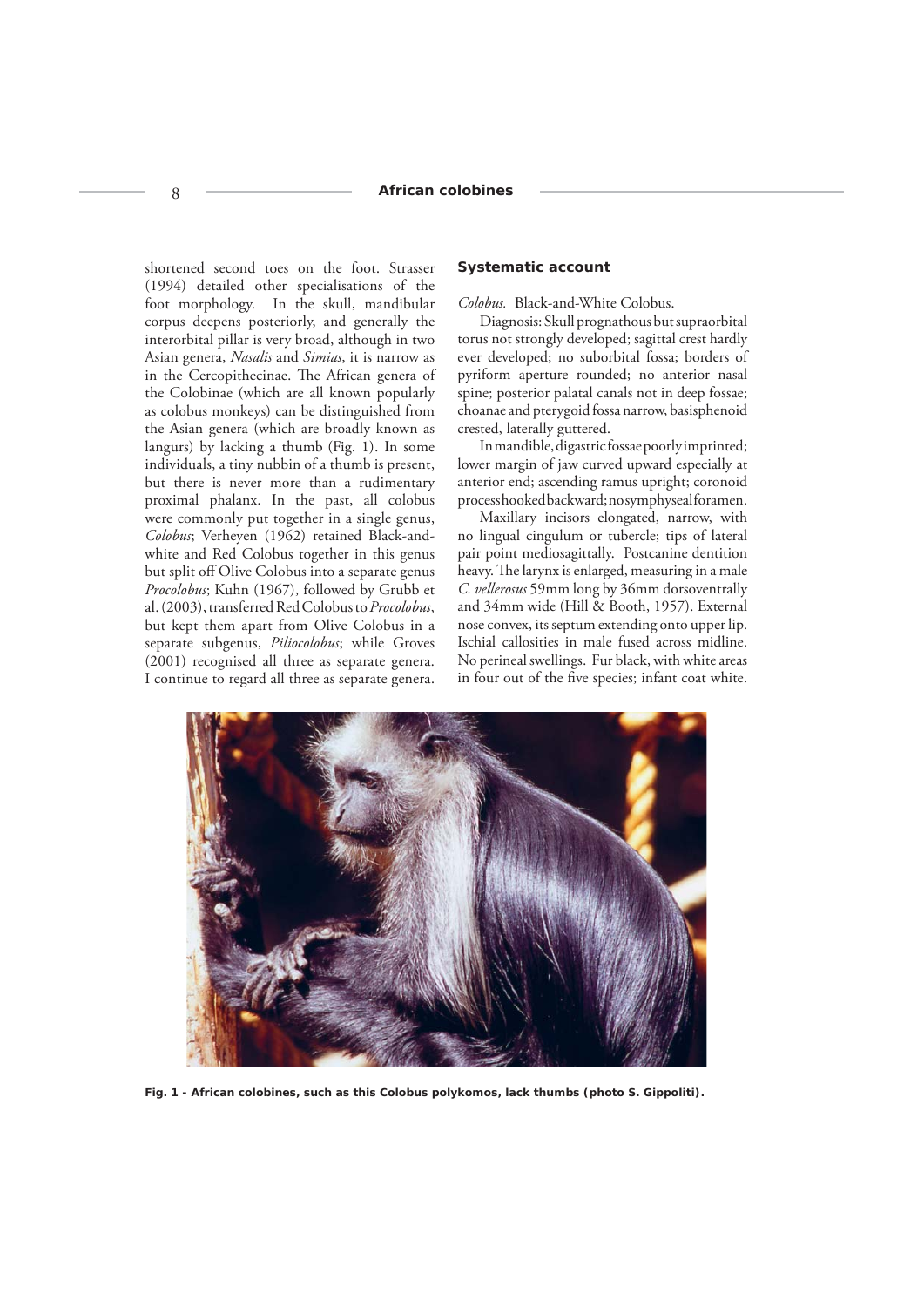# *Procolobus.* Olive Colobus.

Diagnosis: Skull not very prognathous, premaxillae vertical; supraorbital arcades thin, curved; sagittal crest develops in adult males; suborbital fossa present; pyriform aperture with sharp margin, often an incipient anterior nasal spine; posterior palatal canals in deep fossae; choanae and pterygoid fossa broad, basisphenoid flat. In mandible, digastric fossae deep, well separated; upper and lower margins of mandible straight, parallel; ascending ramus slopes back; coronoid process rounded; a labial symphyseal foramen.

Maxillary incisors relatively broad, low, with a lingual cingulum and tubercle; lateral incisors somewhat caniniform, their points directed downward. Postcanine dentition not as massive as *Colobus*, but M3 with a tuberculum sextum. The larynx is not enlarged:  $20 \times 12 \times$ 14 mm (Hill & Booth, 1957). External nose simple. Ischial callosities separate in both sexes. Perineal swellings developed periodically in adult females and temporarily in subadult males. Pelage predominately phaeomelanic; infant coat not strikingly different from adult's.

#### *Piliocolobus.* Red Colobus.

Skull generally prognathous, with good supraorbital development; supraorbital arcades straight, robust; sagittal crest develops in adult males; suborbital fossa present; borders of pyriform aperture rounded; no anterior nasal spine; posterior palatal canals not in deep fossae; choanae and pterygoid fossa narrow, basisphenoid crested, laterally guttered. Mandible more as in *Procolobus* but with no symphyseal foramen.

Dentition more as *Colobus* but with no incisor cingulum or tubercle; no tuberculum sextum.

Larynx is barely larger than in *Procolobus*: 24 x 16 x 15mm (Hill & Booth, 1957). External characters in general as in *Procolobus*.

As for species, I employ the Phylogenetic Species Concept (Cracraft, 1983), as argued in detail in Groves (2001). In this view, species are units essentially diagnosed by the possession of fixed heritable differences from other such units. This avoids classifying according to whether one thinks that two distinguishable

populations would or would not interbreed were their ranges to meet, or according to one's hypothesis of interrelationships: we should classify species according to how things are observed to be, given the available evidence, not according to how we think things ought to be! There are two drawbacks to this way of viewing species, both of them illustrated by colobus taxonomy. First is that different species may indeed interbreed where their ranges meet, and even form an inextricable hybrid swarm. We just have to acknowledge this as a fact of nature, and we must treat hybrid swarms as valuable populations for conservation purposes in their own right, as illustrating the operation of natural processes. The second drawback is that the state of research in different genera may be at very different stages of understanding; this is the case for the African Colobinae. I have myself carefully studied available specimens of Red Colobus in European and some other museums, and feel confident that I have identified the units, whereas such study as I have made on Black-and-white Colobus is incomplete (with the exception of the West African taxa), and I have no option but to accept the revisions made, using different species concepts, by Colyn (1991) and by David Hull (personal communication). If this results in a rather unbalanced treatment, it is to be regretted but I feel I have no option, as I have no evidence as to what diagnosable units (phylogenetic species) might exist within *Colobus angolensis* or *Colobus guereza* as presently recognised.

# **Genus COLOBUS Illiger, 1811.**

*Colobus* Illiger, 1811, *Prodr. Syst. Mamm. Avium,* 69. *Colobolus* Gray, 1821, *London Med.Repos.*15:

- 298. *Guereza* Gray, 1870, Cat. Monkeys, Lemurs & Fruit-eating Bats, *Brit.Mus*.,V and 19.
- *Stachycolobus* Rochebrune, 1887, *Faune de Senegambie*, Suppl., Vert., 1: 96.

*Pterycolobus* Rochebrune, 1887, loc. cit., 96.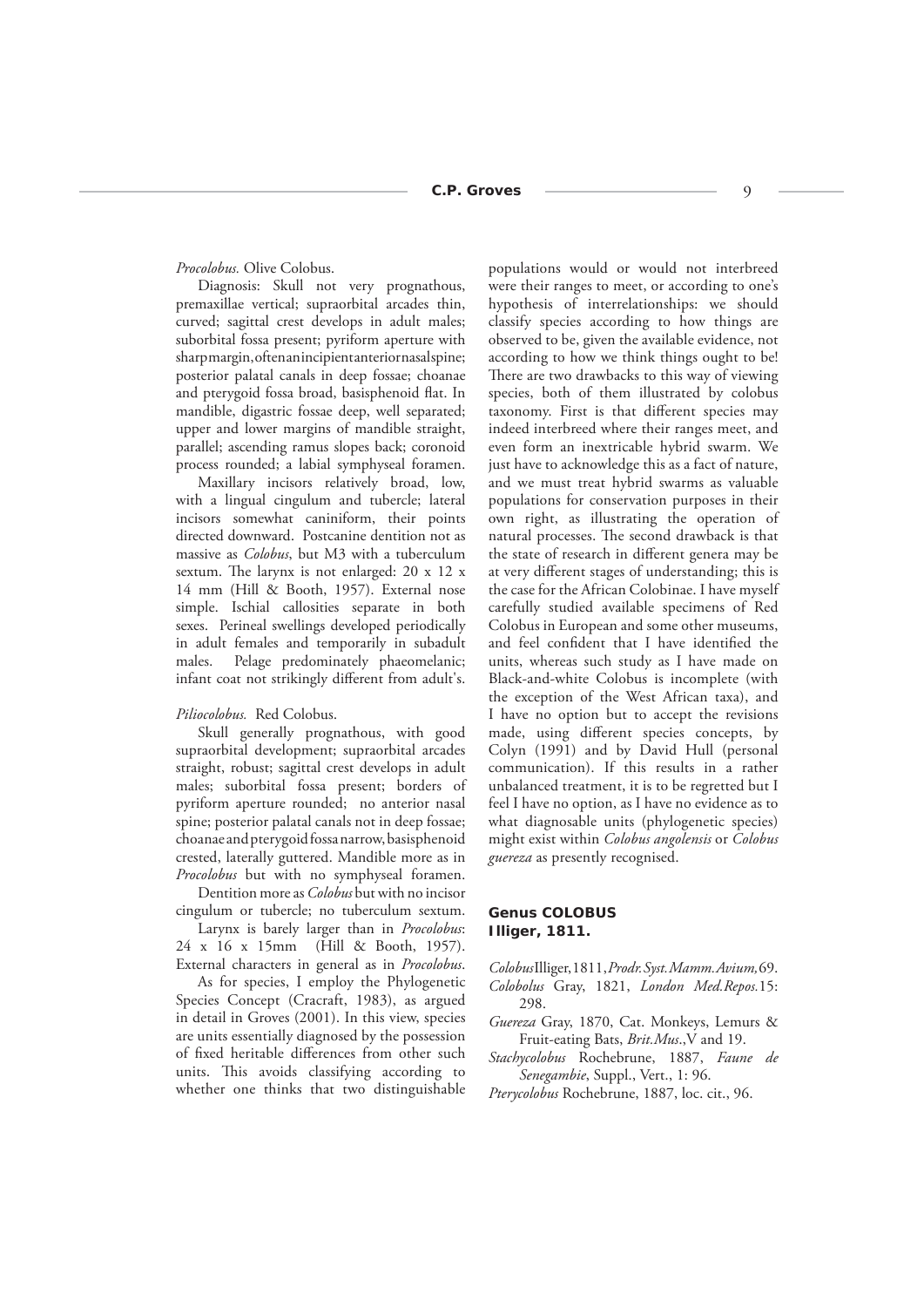Genotype of *Colobus* and *Colobolus*, *Simia polycomos* Schreber; of *Guereza, Guereza ruppellii* Gray; of *Stachycolobus, Colobus satanas* Waterhouse; of *Pterycolobus, Colobus vellerosus* I.Geoffroy.

Oates & Trocco (1983) studied the loud-call (roaring) vocalisations of Blackand-White Colobus, and divided them into three groups: (1) *C.guereza* and *C. vellerosus*, with low-pitched pulsed calls; (2) *C.satanas*, with higher-pitched, fast-pulsed modulated calls, preceded by an endearing cough; (3) *C.angolensis* and *C.polykomos*, with roars of high or indeterminate pitch and pulse rate. This arrangement, though of course it does not necessarily identify all the units in the genus, makes sense phyletically. *C.guereza* is both externally and cranially the most highly derived species, and *C. vellerosus* shows its diagnostic features in incipient form. *C. satanas* is sister-group to the other species.

*COLOBUS POLYKOMOS*

King colobus (Zimmermann, 1780).

- *Cebus polykomos* Zimmerman, 1780, *Geogr. Gesch.*, 2: 202. Sierra Leone (probably Sherbro Island).
- *Simia (Cercopithecus) regalis* Kerr, 1792, *Linnaeus Anim.Kingd.*, 74. Sierra Leone (probably Sherbro Island).
- *Simia tetradactyla* Link, 1795, *Beytr. Naturgesch*. 62. Locality unknown.
- *Simia polycomos* Schreber, 1800, Saugethiere, pl.10D. Lapsus (?) for *polykomos.*
- *Simia comosa* Shaw, 1800, *Gen. Zool. Mamm*., 1: 59. Sierra Leone (probably Sherbro Island)
- *Col[obus] ursinus* Ogilby, 1835, *Proc. Zool. Soc.*  98. "Algoa Bay" (this locality is in South Africa, and the species obviously does not occur there!).

Diagnosis: front of crown and sides of head and neck with long grey-white hairs, becoming gradually intermingled with black on sides of neck and shoulders where hair forms

long epaulettes; white gradually disappears on flanks and inner side of humerus. Rest of body, crown and limbs black; tail completely white, untufted; tail relatively long; area ventral to ischial callosities white, in male continuous, in female in two separate crescentic zones along callosities' ventral margins. No whorl<br>on crown (Fig. 2). Cranium with low Cranium with low rounded orbits, weakly developed rounded supraorbital torus with no concavity at glabella; pyriform aperture low, narrow.

Distribution: Guinea Bissau, possibly The Gambia (Gippoliti & Dell'Omo, 2003) to Ivory Coast. The boundary between this species and *C. vellerosus* is essentially the Sassandra River, east of which occurs a hybrid population ("*dollmani*"); hybrids occur between the Sassandra River and the Bandama River and its eastern tributary, the Nzi. Groves *et al.* (1993) hypothesise that formerly this species extended as far east as the Nzi-Bandama, but has been largely displaced from the region east of the Sassandra by a westward spread of the more derived *C. vellerosus*.

*COLOBUS VELLEROSUS*

White-thighed colobus (I. Geoffroy, 1834).

- Semnopithecus vellerosus I. Geoffroy St Hilaire, 1834, in Bélanger, *Voy. aux Indes Orientales*, *Zool.*, 37. "Afrique".
- *Semnopithecus bicolor* Wesmael, 1835, *Bull. Acad. Roy. Sci. Belles-Lettres Belg.*, 2: 236. "Côtes d'Afrique".
- *Colobus leucomeros* Ogilby, 1838, *Proc. Zool. Soc.*  1837: 69. Supposedly from Gambia River.
- *Colobus polykomos dollmani* Schwarz, 1926, *Ann. Mag. N. H.,* (9) 9:155. Bouaké, Bandama River, Ivory Coast. Groves *et al*. (1993) showed that, strictly speaking, *dollmani*  (known from specimens from between the Bandama and Sassandra rivers) is a hybrid swarm between *Colobus vellerosus* and *C. polykomos*, although more resembling *C. vellerosus*, perhaps because the female hybrids preferentially backcross with males of this species.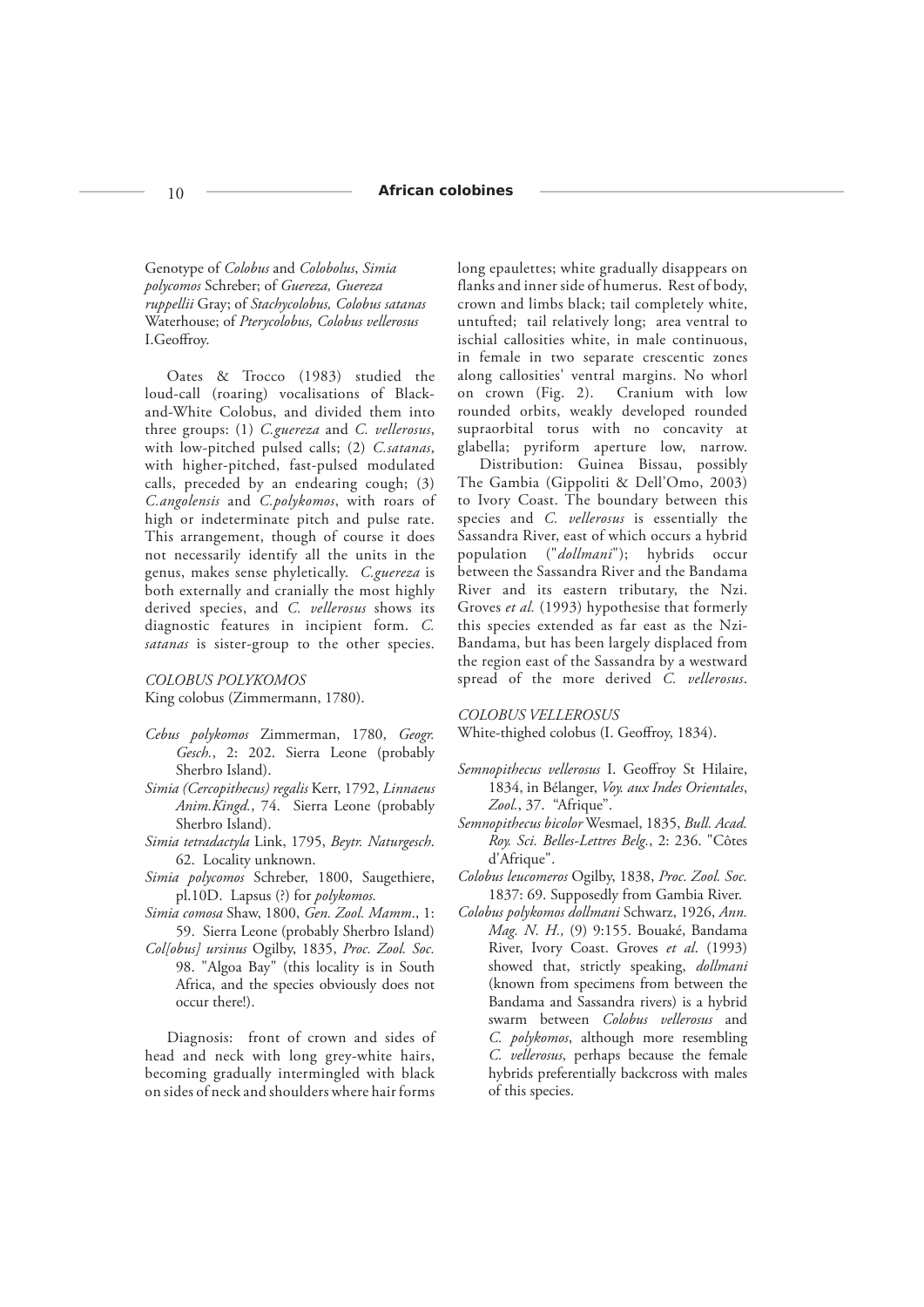Diagnosis: tail wholly white, with a slight tuft; tail relatively short; no white epaulettes or flank veil, but elongated black hairs on flanks; the body being entirely black; bushy pure white cheek whiskers continuing back, covering ears and along sides of neck, from a complete white face ring; white forms a broad band along forehead, but does not extend back onto crown; white ends cleanly in mid-throat region, not extending onto sternum; upper thigh white, this zone continuous with white of perineum in male. In female, white does not extend to perineum, but is restricted to immediate margin of ischial callosities, except their upper rims (whereas in male white does extend to upper rims of callosities). No whorl on crown.

Distribution: from the Bandama River, Ivory Coast, to Ghana and Togo. The population west of the Bandama, as far west of the Sassandra River, the so-called *dollmani,* is essentially of this species but somewhat hybridised with *C. polykomos* (Groves *et al.*, 1993). *COLOBUS SATANAS*

Black colobus (Waterhouse, 1838).

- *Colobus satanas* Waterhouse, 1838, *Proc. Zool. Soc.* 58. Fernando Poo (=Bioko).
- *Semnopithecus anthracinus* Leconte, 1857, *Proc. Acad. Nat. Sci. Philad.*,10. Gabon.
- *Stachycolobus municus* Matschie, 1917, *Sber. Ges. Natwf. Fr. Berlin,* 155. Wurminsog, south of Rio Muni, west of Noya.
- *Stachycolobus limbarenicus* Matschie, 1917, loc. cit. 156. Lambaréné, Gabon.
- *Stachycolobus zenkeri* Matschie, 1917, loc.cit. 157. Bipindi, Cameroon.
- *Colobus metternichi* Krumbiegel, 1942, *Arch. Naturgesch.*, NF, 11:305. Fernando Poo (=Bioko).

Diagnosis: wholly black; a whorl on front of crown, with an occipital crest rising from behind and an upright brow fringe in front; hairs long, somewhat elongated on shoulder; no tail tuft. Braincase with a saddle-shaped depression.



*Fig. 2 - Colobus polykomos in the coastal forest of southern Guinea-Bissau (photo C. Sousa)*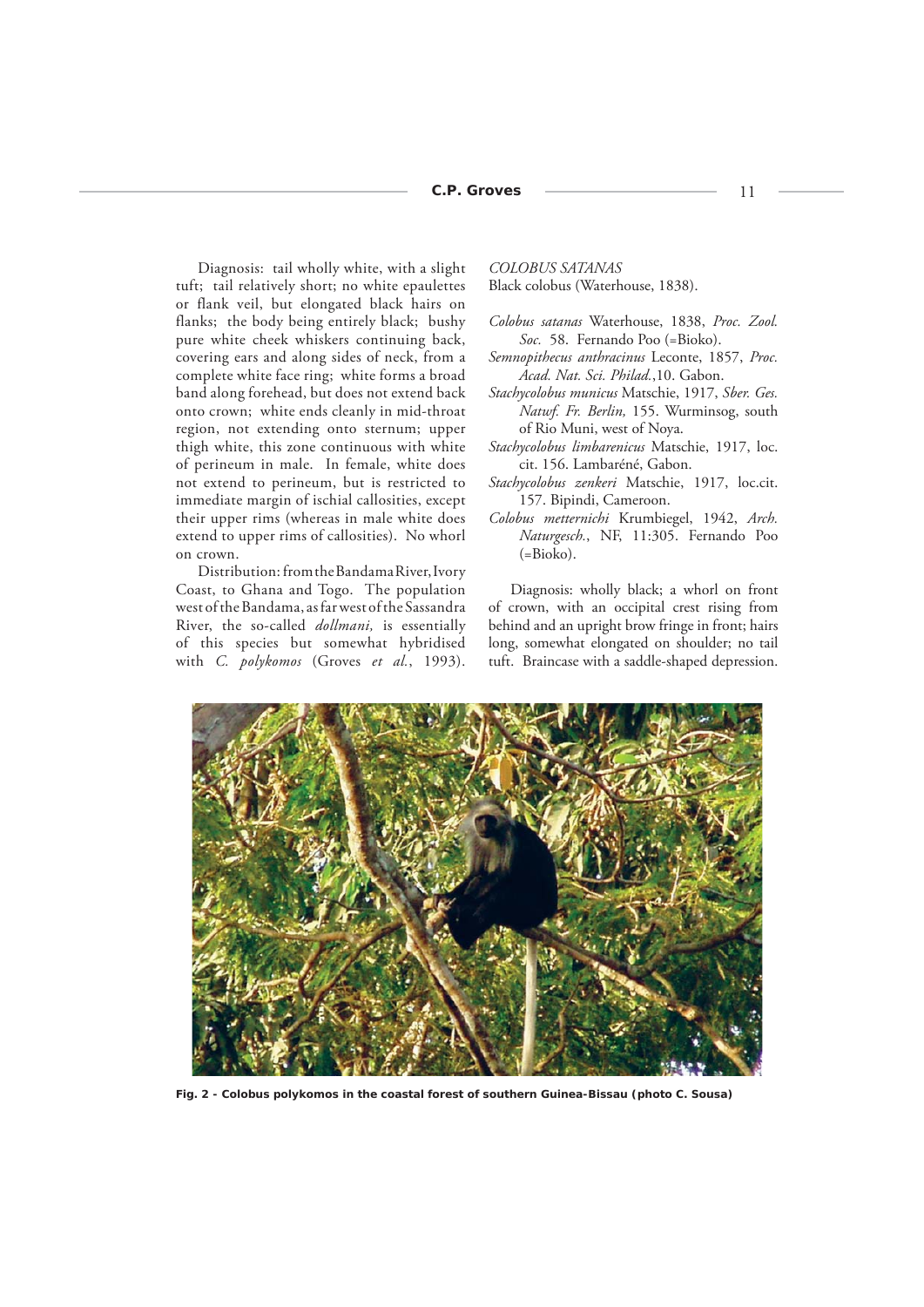#### 12 **African colobines**

Distribution: Bioko Island; coastal districts of Gabon, Equatorial Guinea, and southern Cameroun, inland as far as Batouri; a single hunter-shot specimen was recorded from NW Congo near the borderline with NE Gabon (Carpaneto, 1995). In the inland parts of its range it appears to be sympatric (or parapatric?) with *C.guereza*, but is rarer: the Powell-Cotton Museum has four specimens from the Batouri and Lomie districts, against 11 of *C. guereza*.

# *COLOBUS ANGOLENSIS* Angola colobus (Sclater, 1860).

Diagnosis: prominent white cheek-whiskers; a long bilateral shoulder mane ("epaulettes"), not or only slightly connected along side of neck with cheek-whiskers; tail not or moderately tufted, white or grey-yellow for a varying amount of its terminal part; a whorl in centre of crown, giving rise to a brow fringe in front and often a crest behind.

Distribution: this species is found in a broad swathe from Angola across central Africa to Tanzania and the Kenya coast, mainly south of the Congo River but extending northeast to the Ituri forest. The subspecies are well marked, and further study is needed to determine whether the difference between some of them may be fixed (i.e. they may rank as distinct species).

*Colobus angolensis angolensis* Sclater, 1860.

- *Colobus angolensis* Sclater, 1860, *Proc. Zool. Soc.*  245. Inland from Bembe, northern Angola
- *Colobus angolensis sandbergi* Lonnberg, 1908, *Ark. F. Zool.,* 4,15:1. Lusiji River, between 10.07°S, 22.27°E and 10.08°S, 22.54°E, Southern DRC (Ansell, 1959).
- *Colobus (Colobus) palliatus weynsi* Matschie, 1913, *Rev. Zool. Afr.*, 2:207. "Lower Congo".
- *Colobus maniemae* Matschie, 1914, *Sber. Ges. Naturf. Fr. Berlin,* 336. Between Kisangani and Kassongo, Lualaba R.
- *Colobus benamakimae* Matschie, 1914, loc.cit., 337. Bena Makima, Sankuru R.

Diagnosis: tail untufted, white for one to two thirds of its length, with a gradation zone to the black of the proximal half of the tail; white epaulette-hairs 175-210mm long, often much yellowed, broadly joined to the well-developed white cheek-whiskers. A white pubic strip present.

Distribution: northeastern Angola and DRC, south of the Congo River, into northern Zambia. From the data of Colyn (1991), it would seem to extend west to about 15°E and south to about 11°50'S. It has much the widest distribution of any of the subspecies of this species.

# *Colobus angolensis cordieri* Rahm, 1959.

- *Colobus polycomos cordieri* Rahm, 1959 (June), Folia scient. Africae centralis, 5,1:34. Kampungu, Pangi territory, DRC.
- *Colobus polykomos prigoginei* Verheyen, 1959 (September), *Rev. Zool. Bot. Afr.,* 60:120. Mt Kabobo, 5.06 S, 29.01 E, 2400m., DRC.

Diagnosis: tail base black, with a short transition zone to the yellow-white to light greyish-brown colour which occupies five-sixths of its length; no tail brush; cheek-whiskers greyer, less developed than other races; no white forehead band; white shoulder-fur reduced to a thin brush, weakly joined to cheek-whiskers by grey-white hairs. Fur long, 20cm in anterior part of dorsum. No white pubic band.

Distribution: southeastern Democratic Republic of Congo (DRC), south of the Ulindi River to about  $4^{\circ}30^{\prime}$ S in the lowlands, but to nearly 6°S in the highlands, from the Lualaba River to Lake Tanganyika.

It is probable, but not certain in the present state of knowledge, that the two synonyms really are just a case of the same taxon being described in ignorance of one another in the same year.

*Colobus angolensis ruwenzorii* Thomas, 1901.

*Colobus ruwenzorii* Th omas, 1901, *Proc. Zool. Soc.* 2:85. Bwamba country, northwest flank of Mt Ruwenzori, DRC.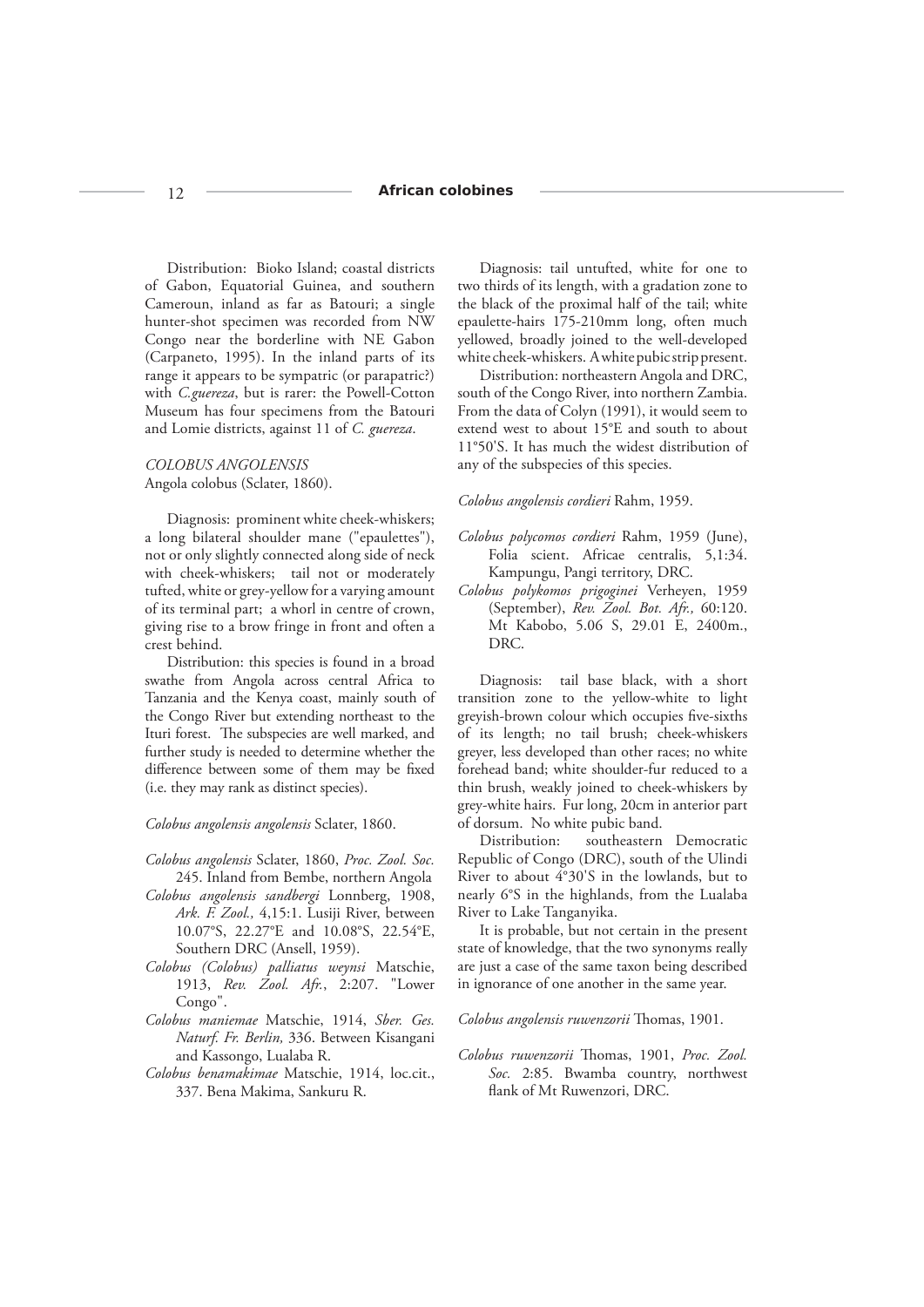*Colobus adolfi -friederici* Matschie, 1914, *Sber. Ges. Naturf. Fr. Berlin*, 337. Rugege Forest, northeast of L. Kivu, Rwanda.

Diagnosis: tail black, becoming grey-white only on its extreme end, if at all, with no terminal brush; a broad grey or white median pubic band present; cheek-whiskers long, broadly connected with epaulettes, which are 210mm long; crown hairs evenly long, not or only slightly elongated into a crest behind; white brow-band narrow.

Distribution: from the north end of Lake Tanganyika (about 4°S on the west side, and 5°S on the east) via the mountains of Burundi and Rwanda to the Ruwenzoris. According to Colyn (1991), intermediates between this subspecies and *cottoni* occur in DRC, along the left bank of the Semliki River, and between it and *cordieri* on the Elila River at 3.35 S, 28.40 E, although he notes that a specimen from Luemba, 7 minutes further south, is typical for *ruwenzorii*.

In Bwamba, both this form and *C. guereza occidentalis* occur. According to the maps in Kingdon (1971), they are not strictly sympatric, but *C. angolensis* lives in the montane forest on the slopes of Mt Ruwenzori, at about 4000m, while *C. guereza* is in the *Cynometra* forest, mainly below 2500m. At a few points they appear to approach each other, especially at about the 4000m contour along the River Tokwe, where they would seem to come within 1/2 km of each other.

*Colobus angolensis cottoni* Lydekker, 1905.

- *Colobus palliatus cottoni* Lydekker, 1905, *Ann. Mag. N.H.,* 16:432. Zokwa, between Mahagi and Irumu, DRC.
- *Colobus (Colobus) palliatus mawambicus* Matschie, 1913, *Rev. Zool. Afr.,* 2:205. Northern Pemba, between Irumu and Mawambi
- *Colobus mawambicus nahani* Matschie, 1914, *Sber. Ges. Naturf. Fr. Berlin,* 335. Panga, Aruwimi R.

Diagnosis: epaulettes small; no white pubic band; distal 30-60% of tail grey-whitish, with no terminal brush. Crown whorl modified into a parting; there is no occipital crest.

Distribution: Democratic Republic of Congo, northeast and north of the Congo River west to the Itimbiri River, east to Lake Albert, south to the Lindi River, north to nearly 4°N. There are no Black-and-white Colobus between the Lindi and Ulindi Rivers.

#### *Colobus angolensis* subsp.

"Nkungwe's Angolan Colobus", Nishida *et al.*, 1981.

Diagnosis: has large epaulettes like the *angolensis-palliatus-ruwenzorii* group, but unlike them lacks a white pubic band, in which character it resembles the *cottoni*-*prigoginei* group. No white forehead band. Tail greyish-coloured only at tip, with slight brush in males but not in females.

Localities: western Tanzania, Mt Nkungwe, and the ridges of the northern Mahale Mountains as far as Mt Pasagula to the north and Mt Kahoko and Mt Sibindi to the south, a distance of 7 km, in wet upland forest. These areas are more than 300km from the nearest localities of other subspecies.

#### *Colobus angolensis palliatus* Peters, 1868.

- *Colobus palliatus* Peters, 1868, Monatsber. K. Preuss. Akad. Wiss. Berlin, 637. East African coast opposite Zanzibar (probably Pangani River, Tanzania).
- *Colobus sharpei* Thomas, 1902, P. Z. S. 1: 118. Nkuka forest, Rungwe Mountains, Tanzania, 33.38°E, 9.08°S (Ansell, 1959).
- *Colobus langheldi* Matschie, 1914, *Sber. Ges. Naturf. Fr. Berlin,* 337. Locality unknown (purchased at Ujiji, Tanzania).

Diagnosis: epaulettes large; a white pubic band, broad and oval in males, narrow in females; tail tip white, bushy, occupying about a third of tail length. White forehead band fairly broad, broadly connected via full cheekwhiskers with epaulettes; no well-marked crown whorl; occipital hairs lengthened. Coat long, thick, soft; a whorl on withers.

Distribution: East African parts of the range; discontinuously distributed, wherever there is sufficient forest cover. The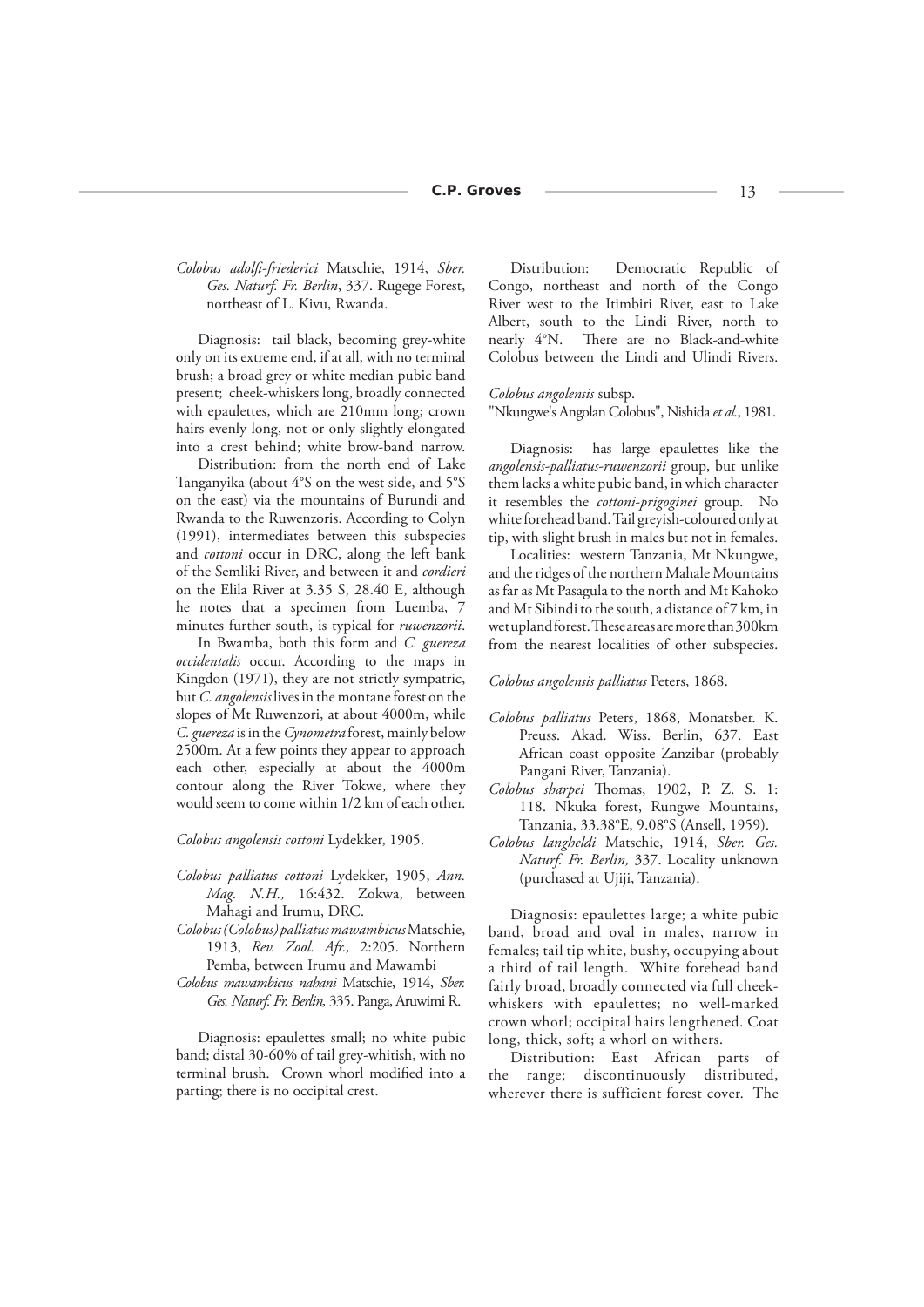### 14 **African colobines**

southwesternmost localities are the Rungwe Mts. (9.08 S, 33.38 E) and Lake Rukwa, Tanzania (±8°S, 32°E); they occur in the montane forests of the Southern and Eastern Highlands of Tanzania - Ulugurus, Ngurus, Usambaras - and some coastal and riverine lowland forests, some little more than a ribbon of scrubby trees, in the northeast, and into extreme southeastern Kenya: Diani Beach, Shimba Hills, Mrima Hill.

*COLOBUS GUEREZA* Mantled guereza. (Ruppell, 1835).

Diagnosis: a long white veil of hairs along either flank, extending variably up on to lower part of back; a white stripe on upper thigh; complete white face-ring, developed on chin and throat into a full, rather woolly beard; a long, full, white tail-brush; no whorl on crown, all hairs being directed backwards, short in midline, developed on either side into bushy tufts.

This species has a more northerly distribution than *C. angolensis*. It is found in lowland forests from the Yabassi region of Cameroon, as far south as the Makokou district in Gabon, and across the Oubangui River into the Democratic Republic of Congo, always north of the Congo River, east through the Ituri forest into Uganda, east into the highlands east of the Rift Valley in Kenya, southeast to the Serengeti and Ngorongoro, and northeast into the Ethiopian Highlands. On the Kenya coast and in the Usambara Mountains, and further south in Tanzania, it is replaced by *C. angolensis*.

The subspecies of *Colobus guereza* are less strikingly different than those of *C. angolensis*. The southeasternmost one, *C. g. caudatus*, is very different from the northwestern *C. g. occidentalis*, but there is a string of geographically and morphologically intermediate forms.

*Colobus guereza guereza* Rüppell, 1835.

*Lemur abyssinicus* Oken, 1816, *Leheb. Naturg.*, 3 (2):1182. Abyssinia Unavailable (Opinion 417, 1956).

- *Colobus guereza* Rüppell, 1835, Neue Wirbelthiere z.d.F auna Abyssinien gehörig, Saugeth.,l, pl.l. Damot region, Gojjam, Ethiopia (Mertens, 1925).
- *Colobus abyssinicus poliurus* Thomas, 1901, *Proc. Zool. Soc.* 1900: 800. Omo River.
- *Colobus (Guereza) poliurus managaschae* Matschie, 1913, *Ann. Soc. R. Zool. Malacol. Belg.,* 47: 54. Managasha Forest, Ethiopia.

Diagnosis: proximal half of tail generally grey, distal half with long white tuft, forming about half the total length; white mantle relatively long, extending onto dorsum, shorter on flanks but long behind, covering a fifth of the length of the tail; thigh-stripe somewhat diffuse. Tail longer than head and body.

Distribution: Ethiopian Highlands, west of the Rift Valley, and extending down into more lowland forests along the Omo River to the south, and the Blue Nile to the west. The more thinly furred lowland colobus of the Omo River perhaps should be separated as *C. g. poliurus*, first re-evaluated by de Beaux (1943) on craniometric considerations.

*Colobus guereza gallarum* Neumann, 1902.

# *Colobus gallarum* Neumann, 1902, *Sber. Ges. Naturf. Fr. Berlin,* 49. Arussi Mountains, Webi Shebeyli headwaters, Ethiopia.

Diagnosis: tail tuft very bushy, white, extending for 40% of its length; proximal tail black, not grey-white as in *C. g. guereza*. White sprinkling on thighs, but not on shoulders. Hair on loins under 300mm long; mantle relatively thin, short, but more developed on shoulders than *C. g. guereza*, and covering base of tail.

Distribution: this taxon is commonly supposed to be found in the Ethiopian Highlands, to the east of the Rift Valley. Carpaneto & Gippoliti (1994), however, saw guerezas in the Harenna Forest (Bale Mts, in the southern part of the highlands east of the Rift Valley) and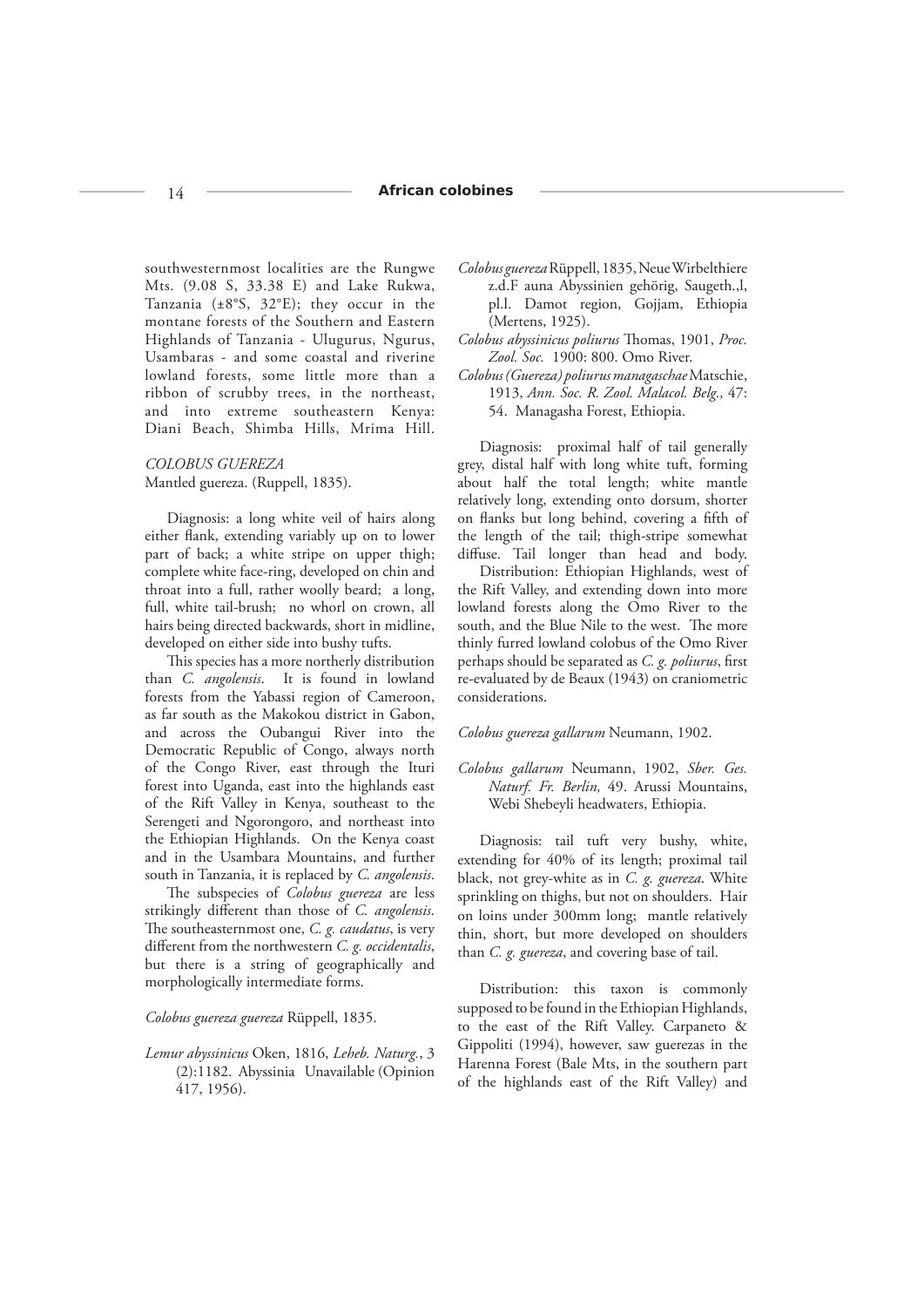noted their striking difference from *gallarum*. They have short tails, black basally with a bushy white tuft occupying at least half the total length. Spartaco Gippoliti (personal communication) saw the type of *gallarum* in the Berlin Museum and confirmed the considerable difference from the Bale Mt. guerezas

*Colobus guereza percivali* Heller, 1913.

*Colobus abyssinicus percivali* Heller, 1913, *Smithson. Misc. Collect.* 61, 17:6. Mt Gargues (= Varagess), Matthews Range, Kenya.

Diagnosis: white tail tuft extends over nearly two-thirds of tail length; tail approximately as long as head and body, usually slightly shorter; flank veil very long, creamy-yellow, extending well up onto flanks and loins but shortened posteriorly, so only just reaches tail base; no white sprinkling on thighs or shoulders. Hair very long, more than 400mm long on loins.

Distribution: restricted to the Matthews Range, Kenya.

*Colobus guereza kikuyuensis* Lonnberg, 1912.

- *Colobus abyssinicus kikuyuensis* Lonnberg, 1912, *Ann. Mag. N.H.,* 9: 63. Escarpment Station, Kenya.
- *Colobus (Guereza) caudatus thikae* Matschie, 1913, *Ann. Soc. Roy. Zool. Malacol. Belg.*, 1912, 47:56. Western slope of Mt Kenya.
- *Colobus (Guereza) caudatus laticeps* Matschie, 1913, loc. cit. 57. Western slope of Mt Kenya.

Diagnosis: white tail-tuft very bushy, extending over 72% of tail length on average; tail proximally grey; tail short, about equal to head-and-body length; flank veil very long, extending well up on back, and beyond base of tail-tuft; hair very long, over 400mm on loins; thigh stripe short.

Distribution: Kenyan Highlands, east of the Rift Valley, from the Ngong Escarpment north via the Aberdare Range to Mt.Kenya.

*Colobus guereza caudatus* Thomas, 1885.

- *Colobus guereza caudatus* Thomas, 1885, *Proc. Zool. Soc.* 219. Useri, northeast slope of Mt Kilimanjaro, 3000ft.
- *Colobus albocaudatus* Lydekker, 1906, *Proc. Zool. Soc.* 1905, 2: 328. Renaming.

Diagnosis: flank-veil and tail-tuft even longer than in *C. g. kikuyuensis*; the tuft makes up 80% of the length of the tail, only extreme proximal part of tail black; fur on underside less woolly.

Distribution: confined to northern Tanzania, in the montane forests of Mt.Kilimanjaro and Mt.Meru, and adjoining forests at slightly lower altitudes (Kahe; Momela Lakes in Arusha National Park).

*Colobus guereza matschiei* Neumann, 1899.

- *Colobus matschiei* Neumann, 1899, Sber.Ges. Naturf.Fr. Berlin, 15. Kwa Kitoto, near Kisumu, Kenya.
- *Colobus abyssinicus roosevelti* Heller, 1913, S*mithson. Misc. Collect.,* 61, no. 17:5. Mau Forest, near Njoro.
- *Colobus abyssinicus elgonis* Granvik, 1925, Ac*ta Univ. Lundensis,* 21 (2), no.3:5. East slope of Mt Elgon.

Diagnosis: white tail-tuft short, occupying only 45% of tail length; rest of tail black; tail much longer than head and body; flank veil much yellowed, not extending up onto back, but covering base of tail; white hairs sprinkled on upper thighs, and over shoulders nearly (or just) linking veil to white of throat. Hair short, on loins less than 300mm long.

Distribution: western Kenya (forests west of the Rift Valley, and some forests within the Rift itself) to the Uganda border (Mt.Elgon) and extreme northwestern Tanzania (Ngorongoro Crater; Grumeti River).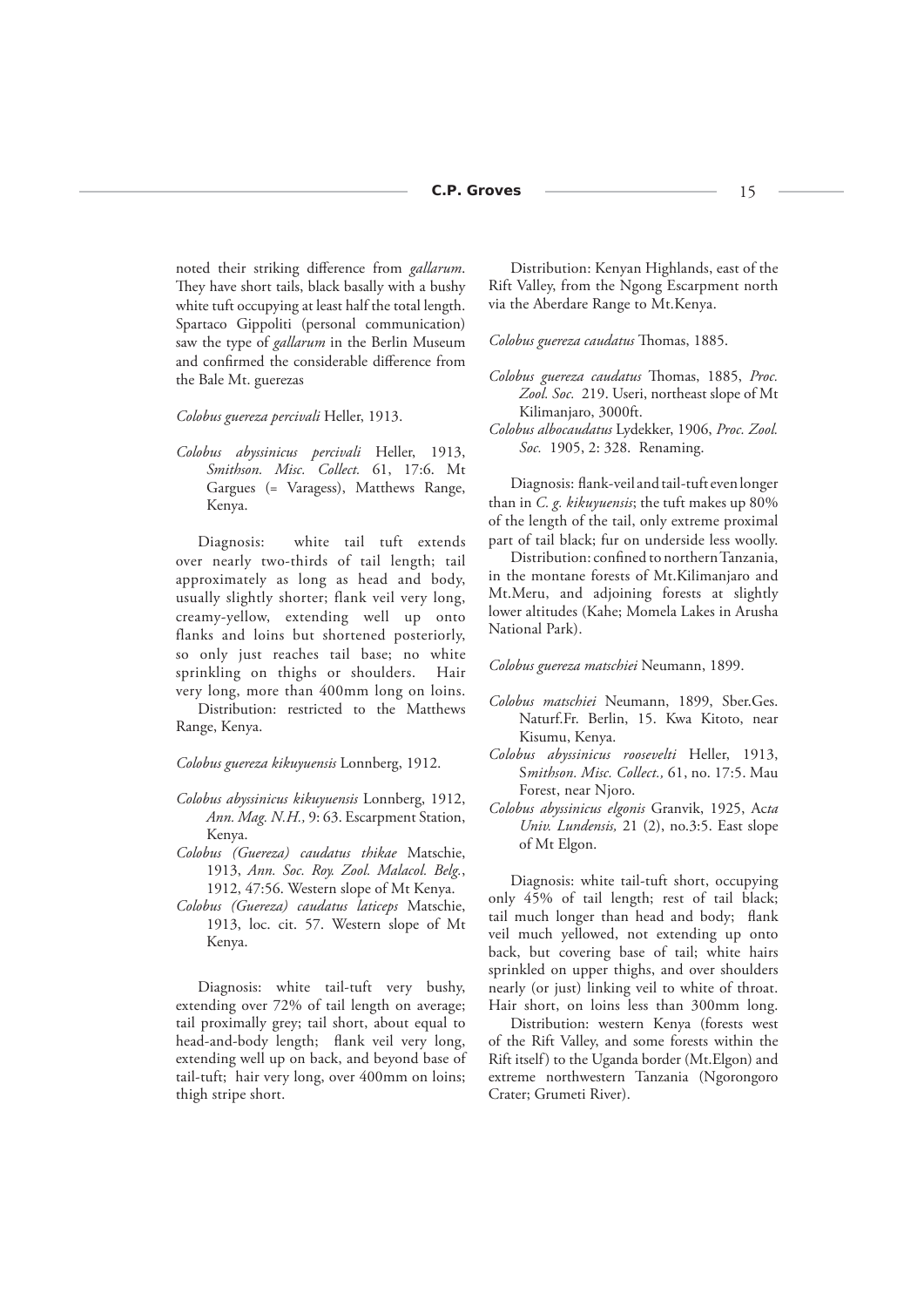*Colobus guereza dodingae* Matschie, 1913.

*Colobus (Guereza) matschiei dodingae* Matschie, 1913, *Ann. Soc. Roy. Zool. Malacol. Belg.,* 1912: 52. Southwestern Didinga Hills, 4.10 N, 33.42 E, Sudan.

Diagnosis: tail tip (which is not bushy) white for only 40% of its length; tail much longer than head and body; flank-veil slightly creamy, not extending up onto back, but longer and thicker than neighbouring forms, and covering part of tail behind; hair relatively short, but somewhat longer, coarser than *C. g. matschiei*; some white sprinkling on thighs, but not on shoulders.

Distribution: Didinga Hills, southeastern Sudan.

*Colobus guereza occidentalis* (Rochebrune, 1887).

- *Guereza occidentalis* Rochebrune, 1887, *Faune de Senegambie,* Suppl., Vert., 140. Noki, Congo Republic.
- *Colobus (Guereza) matschiei uellensis* Matschie, 1913, *Ann. Soc. Roy. Zool. Malacol. Belg.*, 1912, 47: 47. Uele River, DRC.
- *Colobus (Guereza) matschiei ituricus* Matschie, 1913, loc. cit. 48. Ituri Forest, DRC.
- *Colobus (Guereza) matschiei dianae* Matschie, 1913, loc. cit. 49. Kisenge, northeast of Lake Albert, DRC.
- *Colobus (Guereza) matschiei brachychaites* Matschie, 1913, loc.cit. 53. Modi, between Kaya and Dufile, Lado district, Sudan-Uganda border.
- *Colobus abyssinicus terrestris* Heller, 1913, *Smithson. Misc. Collect.,* 61, no. 17: 7*.* Rhino Camp, Uganda.
- *Colobus (Guereza) escherichi* Matschie, 1914, *Sber. Ges. Naturf. Fr. Berlin,* 342. Gombe, below Ikelemba, Sanga R., Congo Republic.
- *Colobus occidentalis ituricus* Lorenz, 1914, *Anz. K. Akad. Wiss.Wien*, Math.-Nat.Kl., 51: 508. Mawambi, Ituri Forest, DRC.
- *Colobus occidentalis rutschuricus* Lorenz, 1914, loc.cit., 508. Ishasha River, southeast of Lake Albert,DRC-Uganda border.

Diagnosis: white tail tuft occupying only one-third of tail length; tail longer than head and body; flank veil creamy, not extending onto back, long on shoulders but covering only root of tail; white sprinkling on thighs and on shoulders. Hair under 300mm long on loins.

Distribution: Uganda, west of the Nile, and southwestern Sudan; north of the Ubangui River, Democratic Republic of Congo (about as far as 1°25'S, in the Ituri Forest), west into Cameroun. In Cameroun it is found as far west as Batouri and Lomié, where apparently sympatric with *C. satanas*, and the Yabassi/Ndokyam district (4°N,10'E), where apparently sympatric with *Piliocolobus preussi*. In Gabon it reaches the Belinga/Makokou district of the northwest.

# **Genus** *PROCOLOBUS* **Rochebrune, 1887.**

- *Procolobus* Rochebrune, 1887, *Faune de Sénégambie,* Suppl., Vert., 1:95.
- *Lophocolobus* de Pousargues, 1895, *Bull.Mus. H. N. Paris,* 1:98.

Genotype of *Procolobus*, *Colobus verus* Van Beneden; of *Lophocolobus, Colobus verus* Van Beneden.

The organ and the sexual swellings of females are as well-developed in *P. verus* as they are in *Piliocolobus* (Fig.3). Because more is known about the sexual swellings in Red Colobus, I will leave discussion of them to be treated under *Piliocolobus*. Again, as in *Piliocolobus*, the infants are not contrastingly coloured, unlike *Colobus* and most other colobines. Welker (1981) drew attention to the relative helplessness of the newborn: initial mouth-transport, followed by belly transport (there is no mouth transport in *Piliocolobus*). He regarded the contrast of this genus and Piliocolobus with other colobus sufficient to erect a separate subfamily, Procolobinae. Unique features of the skull and dentition include the presence of a labial symphyseal foramen on the mandible, the presence of a lingual cingulum,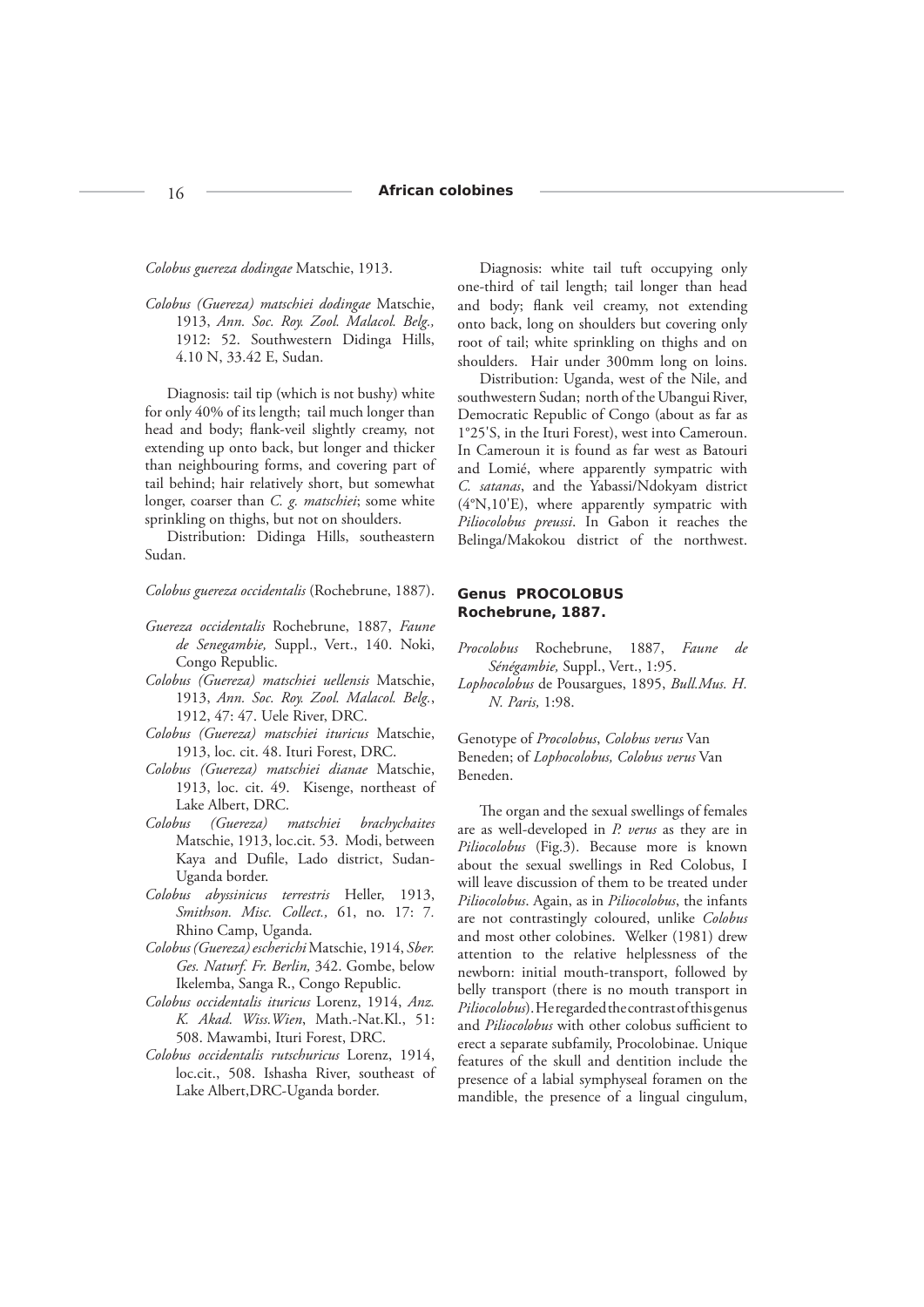with a distinct tubercle, on upper incisors, the upper incisors being reduced and vertically implanted, the sharp margin of the pyriform aperture with often an incipient anterior nasal spine, and the presence of a tuberculum sextum on the posterior lower molar. In many of its features, this genus appears superficially to be more primitive than most other colobines; but in other respects it seems so obviously to form a clade with *Piliocolobus* that features such as the simple agouti pelage are probably best explained as secondary simplifications in the interests of its bizarre cryptic way of life .

#### *PROCOLOBUS VERUS*

Olive Colobus (Van Beneden, 1838).

- *Colobus verus* Van Beneden, 1838, *Bull. Acad. Roy. Sci. Belles-Lettres Belg.*, 5: 347. "Africa".
- *Semnopithecus (Colobus) olivaceus* Wagner, 1840, *Schrebers Säugethiere*, Suppl.1: 309. "Africa".
- *Colobus ?? chrysurus* Gray, 1866, *Ann. Mag. N.H.* 17 (3): 77. "West Africa".
- *Colobus cristatus* Gray, 1866, loc.cit.77. "West Africa".



*sexual swelling (photo S. MacGrew).*

Distinguished by its olive colour, with agouti (many-banded) hairs; limbs slightly lighter, tail greyer; a longitudinal crest above each ear, extending forward to corner of eye; an asymmetrical whorl on crown, sometimes a symmetrical pair, balanced by another on occiput. Second and fourth fingers shortened, the former with a claw-like nail. On the basis of hunter-shot specimens and museum records, Oates *et al.* (1990) gave the following body weights, in kg., for this species: males (n=20) 4.7 (4.0-5.7), females (n=14) 4.2 (2.8-5.4).

Distribution: Oates (1981) mapped the distribution as from Sierra Leone to just east of the Niger, south of the Niger-Benue confluence. It has a large gap in its distribution between Togo and eastern Nigeria. It is probably restricted by mountains more than by the distribution of large forest blocks. It lives in groups of 5-20 (but usually under 10), with 1 or 2 males and the same number of females; it is especially common in riparian forest (Oates, 1981). It is commonly found in company with *Cercopithecus* spp., to whose alarm calls it responds, according to Hill & Booth (1957); Oates & Whitesides (1990) and Korstjens & Noë (2004) specified that, both on Tiwai Island (Moa River, Sierra Leone) and in Tai Forest (Ivory Coast), this association with other species is invariable, and is most particularly with *Cercopithecus diana*. Each Olive Colobus troop follows "its" Diana Monkey troop around, and the Dianas' territorial encounters bring their associated Olive Colobus likewise into proximity, resulting in (territorial) countercalling by adult males, and extra-troop matings. Females carry conspicuous sexual swellings for about half of their menstrual cycle, and this makes them conspicuous to males; females are strongly proceptive, and mate overwhelmingly with the dominant male in a troop (Korstjens & Noë, 2004). On Tiwai, group size averages 6; at 1.1 to 1.3 groups per km<sup>2</sup>, this gives a biomass of 21-25 kg/km2 , the lowest of any primate on the island and far less than the Black-and-White or Fig. 3 - A female Procolobus verus showing Red Colobus there. This odd social system may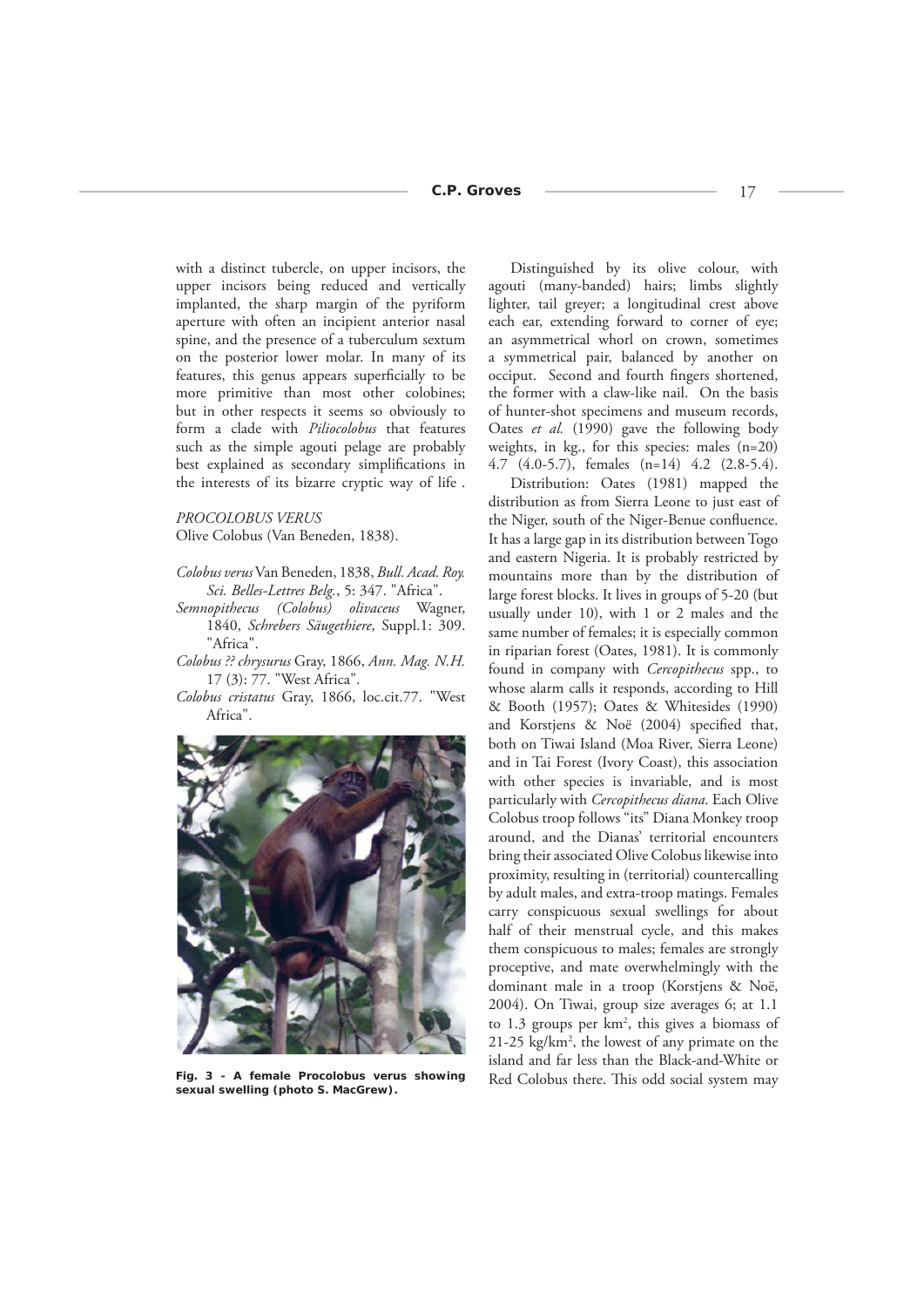account for the species' restricted distribution, and indeed it seems common only where Diana monkeys are found. What species it associates with in Nigeria is unknown; its very occurrence there was long unsuspected, and the absence of Diana monkeys may well be the cause of its apparent rarity there, although of course its dull, apparently cryptic colouration was also a factor. Much remains to be learned about the species.

# **Genus** *PILIOCOLOBUS* **Red Colobus. Rochebrune, 1887.**

*Tropicolobus* Rochebrune, 1887, loc.cit., 96. *Piliocolobus* Rochebrune, 1887, loc.cit., 96.

Genotype of *Tropicolobus, C. rufomitratus* Peters; of *Piliocolobus, Simia (Cercopithecus) badius* Kerr.

The skull has a few characters in common with *Procolobus*, but in general in its more prognathous form, the development of a sagittal crest, and other features, it much more resembles *Colobus*. This contrasts with the common possession of female and subadult male sexual swellings with *Procolobus.* Kuhn (1967) and Hill (1958) described the genitalia of female red colobus as having (1) a pubic cushion, a ventral prominence from which the clitoris projects, (2) paravaginal cushions, and (3) a transverse perineal cushion, dorsal to the vaginal opening and extending to (but not involving) the anus. At times the whole region swells: it is an ovulatory swelling like that of some Cercopithecines. It consists of loose oedematous connective tissue and engorged subepidermal vessels. The degree of swelling seems to vary in different taxa within the genus; it is especially enormous in *P. preussi*, and is very reduced, even absent, in some eastern taxa according to Korstjens & Noë (2004). An exact mimic of the female genital arrangement is found in juvenile males, the Perineal Organ of Kuhn (1972). There are a Pseudo Pubic Cushion bearing a Pseudo-clitoris; Pseudo Paravaginal

Cushions; and a Pseudo Transverse Perineal Cushion, bearing a narrow median raphe which unites ventrally with the Pseudo Pubic Cushion. This arrangement, already developing in the foetus at term, reaches its maximum in juveniles. In a several-month-old male of *P. badius* (crownrump length 230mm), studied by Kuhn, the paravaginal cushions were 35mm apart and almost completely covered the ischial callosities (which they did totally in the term foetus); a deep fold between the pseudo paravaginal and pseudo transverse cushions mimicked the vaginal opening; the pseudoclitoris was not as long as in the foetus; the pseudo transverse cushion incorporated the anus. In the juvenile the pseudoclitoris and surrounding skin, the pseudo transverse cushion, and the circumanal skin were bright blue; the rest of the organ, bright red. Meanwhile, the scrotum was undeveloped, the preputial opening inconspicuous. With maturity the preputial organ decreases in size; it no longer overlaps the ischial callosities; the pseudo vaginal opening becomes inconspicuous and variable; the pseudoclitoris may become a mere wart; and the colours fade, the blue to bluish-black, the red to grey yellowred. Thickened skin dorsal to the anus may, however, develop into a cushion of its own. Histologically, the dermal-epidermal junction is unusually flat, with almost no papillae on the red parts and only somewhat more papillated on the blue parts. The perineal organ is mainly filled out with adipose tissue, quite contrary to the swelling of the female. The area is rich in apocrine glands (Kuhn, 1967). Kuhn suggested that the perineal organ serves as an optical signal analogous to the contrasting infant fur colour of most other colobus; that is to say, its function is to reduce aggression from the adult males, apparently at a time when the subadult is preparing to disperse from the natal troop. Kuhn described how young males "present" to adult males, exactly like adult females: the presence of the perineal organ, analogue of the female's sexual swellings, is therefore correlated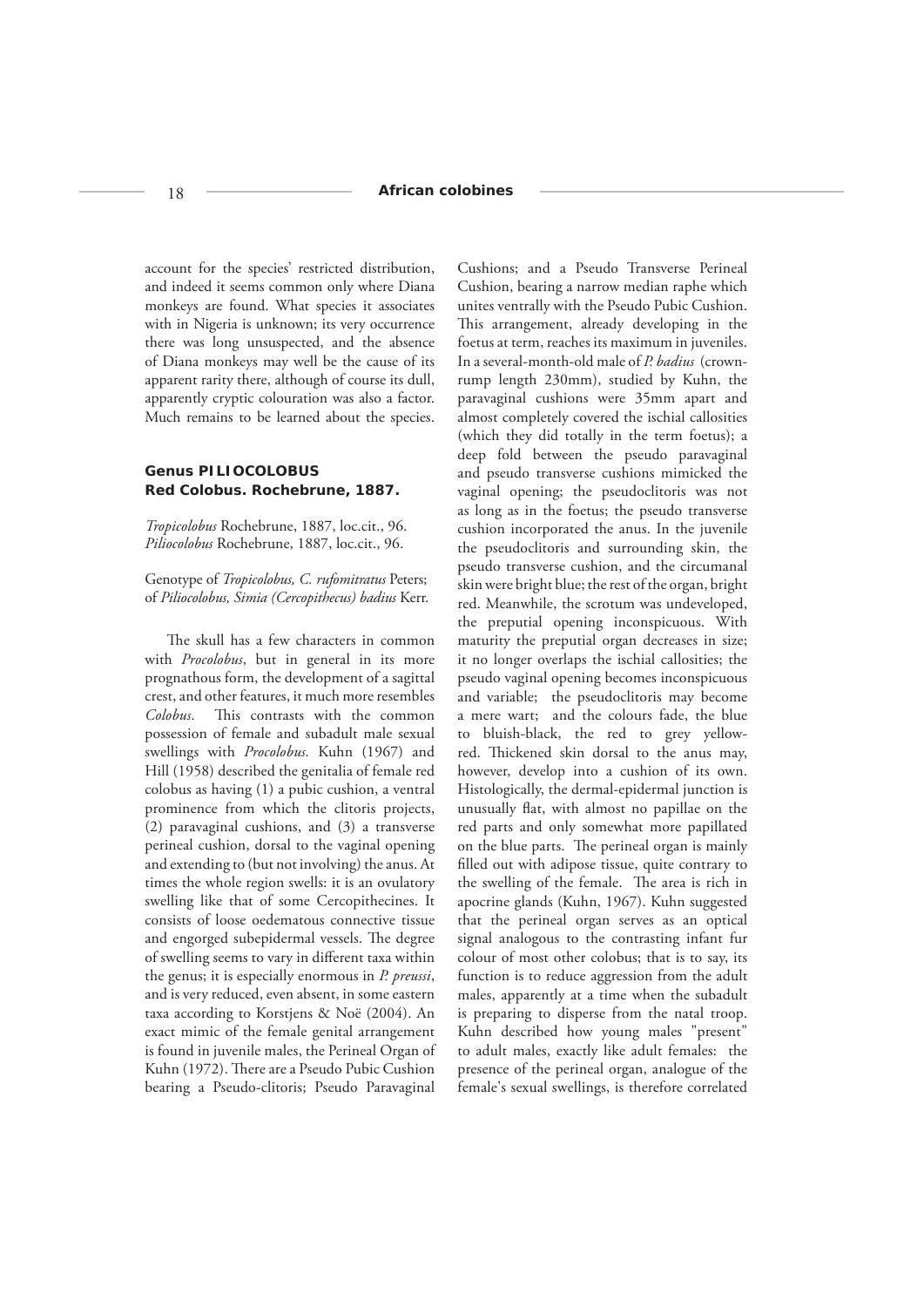with pseudo-female behaviour. Marler (1970, 1972) found that red colobus have a graded system of vocalisations, while black-and-white colobus have a discrete system; he correlated this with emphasis on intratroop communication rather than intertroop communication. Verheyen (1962) distinguished red colobus from black-and-white as follows:

- 1) The pterygoid fossa is deep, narrow and perforated at the bottom, going through into the floor of the orbit; in Black-and-White it is shallow, broad, and not perforated.
- 2) The base of the medial pterygoid plate is separated from the side of the basisphenoid by a deep channel, instead of being smoothly joined to it.
- 3) The lateral pterygoid plate is entire, instead of being perforated at the base by one or more foramina.
- 4) The choanae are high and narrow, not broad and low.
- 5) The posterior processes of the vomer surround a narrow presphenoid, covering the greater part of it and extending past the pre/basisphenoid suture; not, as in blackand-white, united in the middle to form a bony convex plate which covers only a small part of the (broader) presphenoid, and never extending as far as the suture.
- 6) The apex pyramidis of the basisphenoid is acute, with lateral crests; not acute, without crests.
- 7) The orbits are angular, not oval; with very heavy superior and lateral tori, with wellmarked foramina or notches; black-andwhite colobus have lighter tori, with no foramina and very occasional notches.
- 8) There is a pronounced suborbital depression.
- 9) There is usually a sagittal crest in adult males (as in *P.verus*).
- 10) The medial incisors, in both jaws, are short and broad; the lateral are caniniform with the points directed laterally; the cheekteeth, narrow. In black-and-white, the medial incisors are long, the laterals caniniform withe the points directed proximally and rather obtuse; the cheekteeth, broad.
- 11) The canines are more sexually dimorphic, those of females being about one-third the length of males', while in black-and-white they are one-half (in *C. angolensis*) to 70% of males' (in *C. guereza*).

Not all these characters hold when samples from the full range of both genera are examined; in effect, Verheyen was characterising Central African taxa (*P. oustaleti, P. foai, P. elliotti, P. tholloni*), and the West African and East African species show greater and or lesser degrees of difference. In particular, the perforation of the pterygoid fossa varies in frequency from place to place.

Taxonomic notes. The members of this genus have in the past mainly been referred to a single species, *Piliocolobus* (or *Procolobus,* or *Colobus*) *badius*. In the main, this seems to be because the taxa are all allopatric, although they are in fact about as morphologically distinct from one another as are those of *Colobus*. Schwarz (1928), Allen (1939) and others recognised "subspecies groups", an ultimately unsatisfactory arrangement; we feel that it is time to formalise a full species arrangement. Dandelot (1968) has already made some suggestions in this regard.

# *PILIOCOLOBUS BADIUS*

Western Red Colobus (Kerr, 1792).

Diagnosis: broad skull, broad palate, narrow across canines, short face, little sexual dimorphism. Nostrils are raised on a prominent fleshy base; face slaty black, wrinkled, depigmented around eyes and mouth; colour glossy black or deep grey on back and outer sides of proximal limb segments, forehead, crown and tail; red on underparts, inner aspects of limbs, lower limb segments and cheeks; white on hind part of thigh; tail red in proximal part, becoming darker towards the tip. Perineal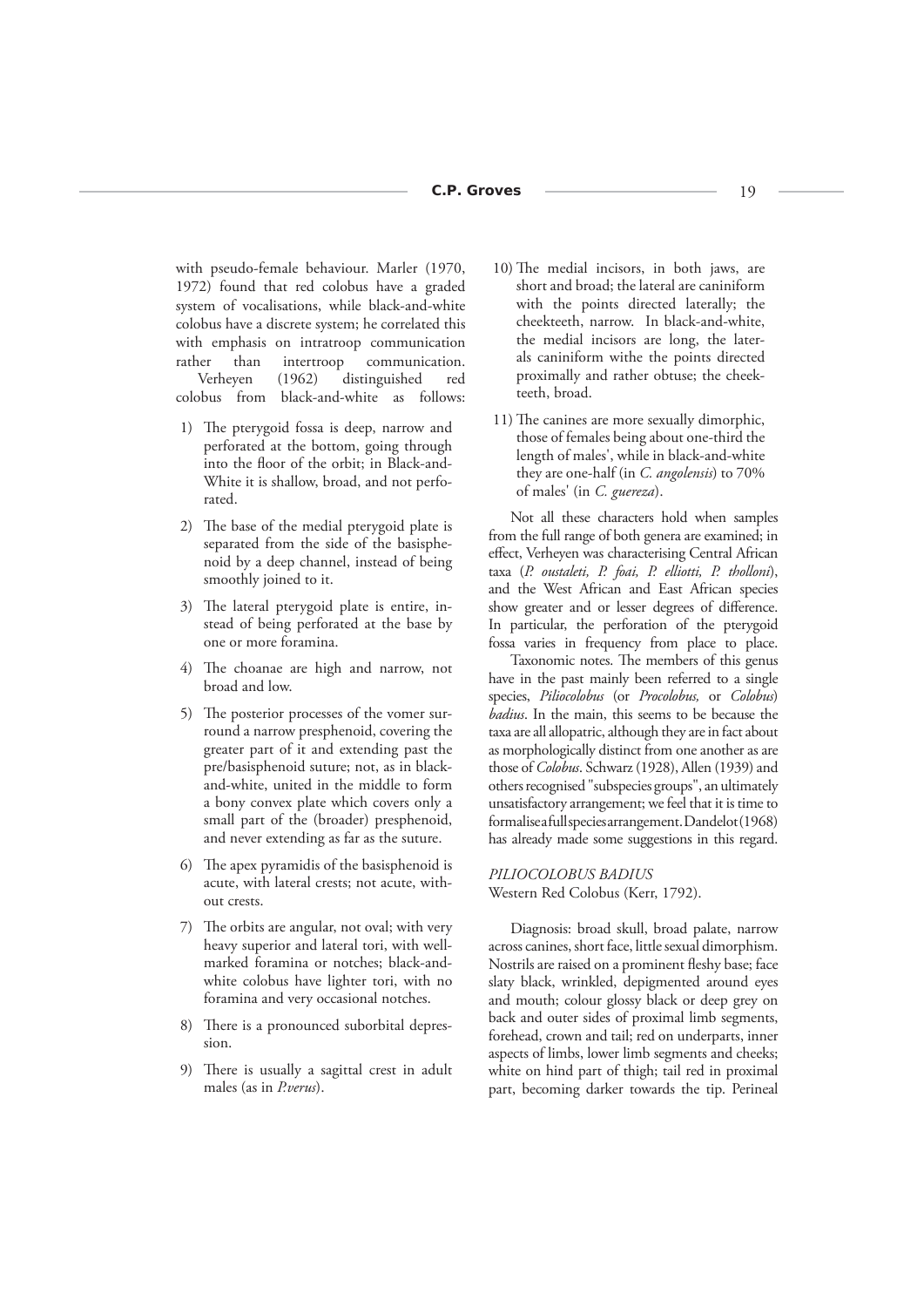### 20 **African colobines**

organ of male conspicuous; clitoris small; sexual swelling of female varies somewhat. Infant grey, lighter than adult, with reddish tints on tail and extremities, whitish ventrally. Measurements in mm from museum records (n=16) reveal some difference in size between males and females (Fig. 4), but not apparently between the two subspecies (N.B. limited evidence for *temminckii*). Oates *et al.* (1990) however gave the following weights (in kg.) for Sierra Leone specimens: males (n=9), 8.3 (6.4-9.6); females (n=14) 8.2 (7.0-10.0); sexual dimorphism may thus be greater in Ivory Coast populations than in Sierra Leone. Museum records vary from 6.1 - 9.1 kg (females only, n=6 ).

#### *Piliocolobus badius badius* (Kerr, 1792)

- *Simia (Cercopithecus) badius* Kerr, 1792, *Linnaeus' Animal Kingdom*, 74. Sierra Leone (probably Sherbro Island).
- *Simia ferruginea* Shaw, 1800, *General Zoology, Mammals,* 1, pt 1: 59. Sierra Leone.
- *Colobus ferruginosus* E.Geoffroy, 1812, Ann. Mus.

*H.N. Paris,* 19: 92. Sierra Leone

*Colobus rufoniger* Ogilby, 1838, Library of Entertaining Knowledge. The Menageries, Natural History of Monkeys, etc., 1: 273. Locality unknown.

Diagnosis: dark areas intense glossy black, red parts deep maroon-bay. Female's sexual swelling large.

Distribution: southern Guinea, Sierra Leone, Liberia, to the Nzi-Bandama system, Ivory Coast. Localities are from 9.00°N, 12.58°W (Rokupr, Sierra Leone) to the Bandama River.

# *Piliocolobus badius temminckii* (Kuhl, 1820).

- *Colobus temminckii* Kuhl, 1820, *Beitr. Zool.* 7. Locality unknown.
- *Colobus fuliginosus* Ogilby, 1835, *Proc. Zool. Soc.,* 97. Gambia.
- *Colobus rufofuliginus* Ogilby, 1838, *Library of Entertaining Knowledge*, 1: 345. "Guinea Coast".



*Fig. 4 - Sexual dimorphism: Red Colobus Western group (head plus body lenght in millimeters) .*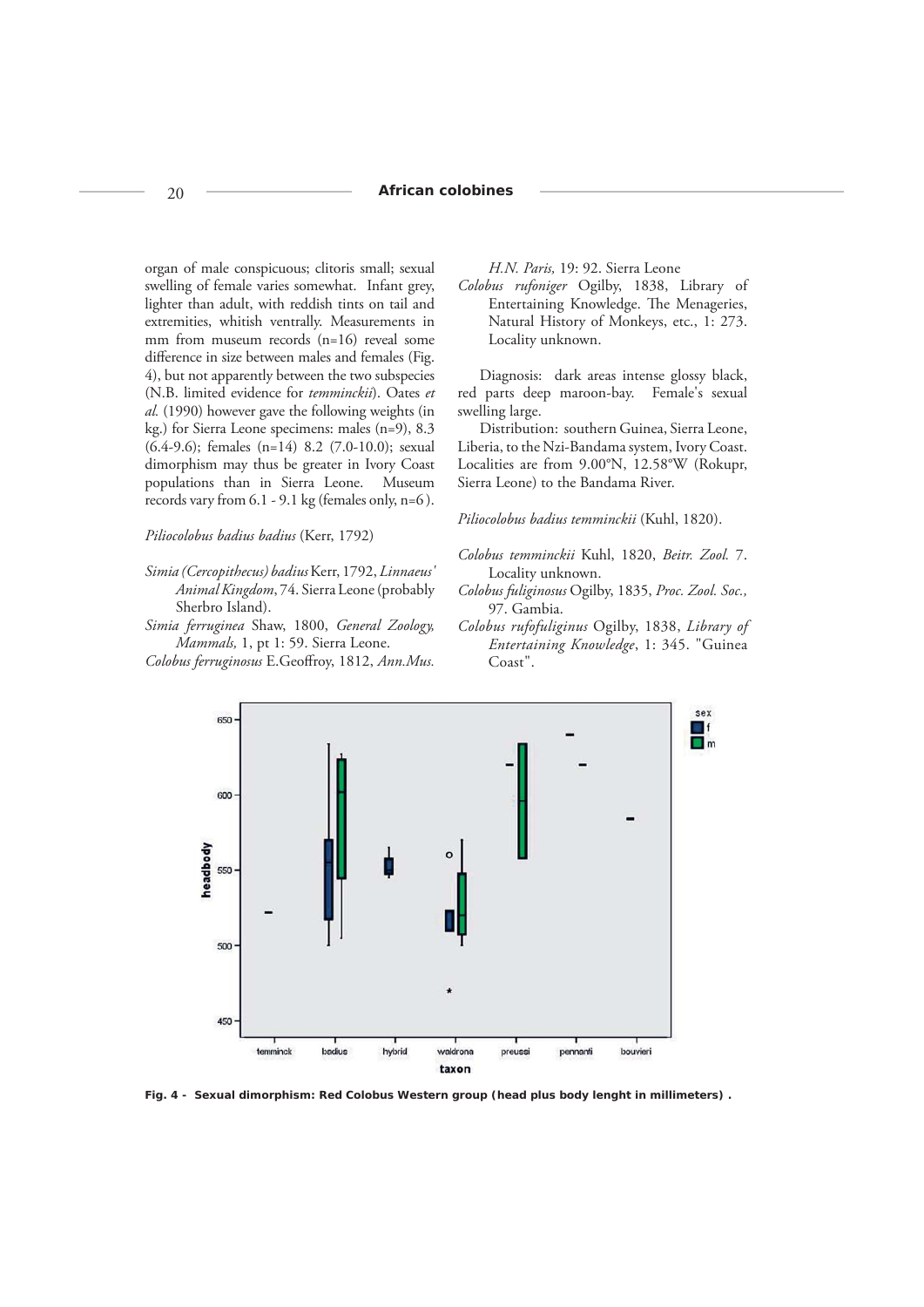Diagnosis: scrotum appears less pendulous; perineal organ of male small, knoblike; Female's sexual swelling apparently smaller. Dark areas slaty or ashy grey, red areas orange, becoming whitish on underparts; fingers and toes darkening to rufous (Fig. 5). Palate shorter, teeth smaller.

Distribution: Senegal, Gambia, northern Guinea; Guinea Bissau. Localities are from Gambia to the Upper Senegal, Kopulau Camp, 12.4°N, 13.58°W, and Massirali and Marsassoum, Senegal.

Notes. Specimens from Bignona, Casamance, tend towards the nominotypical race, as to a lesser extent do some from 10 miles south of Cape St Mary, Gambia, and from Guinea-Bissau. The three Bignona skins were examined on my behalf by Dr Peter Grubb in Dakar (Institut Fondamental de l'Afrique Noire); they are blacker than *temminckii* but not as black as *badius*, becoming grey on the outer aspects of the thighs, this grey not quite extending to the knees. The reddish tone of the underside is not quite as pale as in *temminckii*; the tail is all reddish. The skin (BM 46.133) from Gambia is just slightly blacker than usual in *temminckii*, with very red arms, and the red collar is nearly obsolete; very similar, but with better marked red collars, are two skins (nos. 1905.420 and 421) in Paris, labelled merely "French Guinea". Skins from Guinea-Bissau (Powell-Cotton Museum)

are rather darker than usual in *temminckii*.

It would appear, therefore, that typical temminckii is confined to areas of Gambia and Senegal north of the Gambia River, and that south of this river there is a gradual darkening, loss of the red collar and of the white strip on the underside. There seems to be a fairly gradual transition between this pale coloured dry forest form and the typical deeply coloured rainforest form.

*PILIOCOLOBUS WALDRONAE* (Hayman, 1936) Miss Waldron's Red Colobus.

*Colobus badius waldroni* Hayman, 1936, *Proc. Zool. Soc.* 1935: 915. Goaso, Ashanti, Ghana.

Diagnosis: nose flat without raised fleshy base; face slaty, with a pale trace on lips, but no circumocular depigmentation; crown, nape, shoulders and back glossy black as in *P. badius badius*, but this colour does not extend to forehead nor onto limbs; tail virtually black; forehead, whiskers, lower half of flanks, chest, belly and whole of limbs bright deep maroon-bay; hind part of thighs, and scrotum of male, white. Face is broad across canines. The head plus body length (n=9) is smaller than in *P. badius*; there is no sexual



*Fig. 5 -* **Piliocolobus badius temminckii** *in southern Guinea-Bissau (photo C. Sousa).*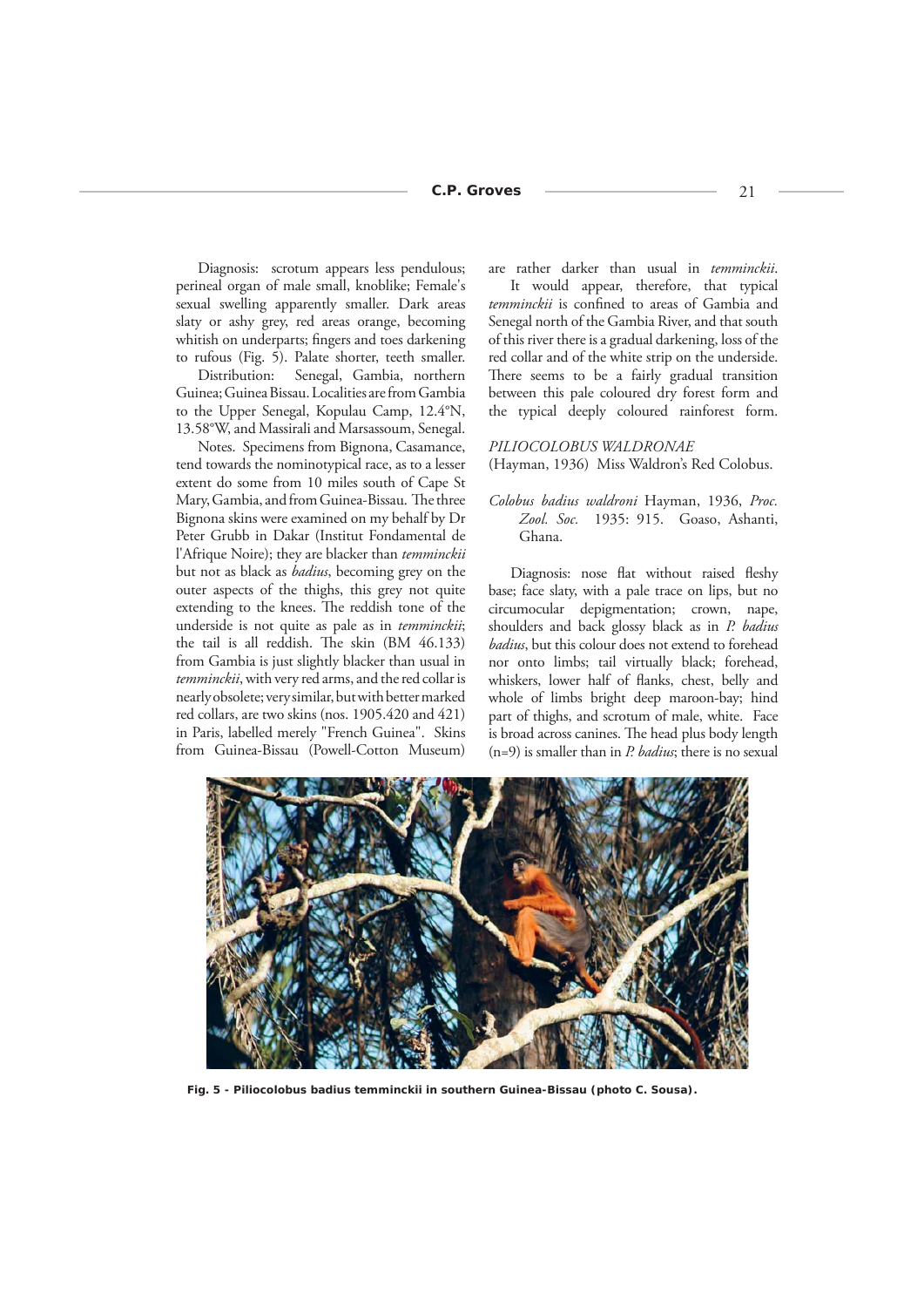dimorphism (Fig. 4); and the tail is shorter (Fig. 6). Two museum weights are 5.5 and 6.3 kg, which would make it much lighter than *P. badius*.

Distribution: from Nzi-Bandama system, Ivory Coast, east to the Volta River in Ghana. There are no red colobus east of the Volta until the Nigeria/Cameroon border is reached. Localities are from the Bandama River east to Bibianha, Ghana (6.30°N, 2.08°W). This species and *P. badius* meet at the Bandama River, Ivory Coast, and appear to interbreed across the headwaters of the Bandama and its tributary, the Nzi (Pont de Nzi, between the Bandama and Nzi Rivers); of the presumed hybrid specimens one resembles *badius* but the tail has only a slight tinge of maroon, and the other two (a mother and her infant) resemble *waldronae* but have almost no maroon on the front of the crown or the lower thigh. A fourth specimen from Pont de Nzi is typical *waldronae*. All three adult specimens, however, are large and long-tailed like *P.badius*  (Figs. 4, 6). The skulls from Pont de Nzi are intermediate between *badius* and *waldronae* in size, broad-faced as in *waldronae* but excessively long-faced as *badius*. It was the peculiar nose shape of *badius* (and *temminckii*) which led Dandelot  $(1968)$  to propose separating them specifically from all other red colobus, including *waldronae*.

Although the differences in pelage between *waldronae* and *badius* seem rather slight, they are quite consistent; the hybrid zone is very restricted. Separation at species level is almost certainly warranted, but detailed investigation is no longer possible since *waldronae* is probably extinct (Oates et al., 2000) or nearly so (McGraw, 2005). The name *waldroni* is here corrected to *waldronae*, as required by Art.31.1.2 of the International Code of Zoological Nomenclature, 4th. ed., 1999.

#### *PILIOCOLOBUS PREUSSI*

Preuss's Red Colobus (Matschie, 1900).

*Piliocolobus preussi* Matschie, 1900, S*ber. Ges. naturf. Fr.*, Berlin, 183. Barombi, Elephant Lake, Cameroun.

Diagnosis: biorbital breadth is very great. Fur dense, more frizzy than other species. Forehead black; crown, nape, shoulders, back, rump and base of tail dark brown to blackish, with fawn bands or tips to hairs; flanks and limbs deep orange-rufous, becoming dark brown-black on hands, and distal part of tail; underparts pale red-gold, this colour going very narrowly up throat to chin; inner sides of limbs white. Clitoris large, prominent, but perineal organ of male is not as conspicuous as



*Fig. 6 - Relative tail length in Red Colobus taxa (tail as percentage of head plus body).*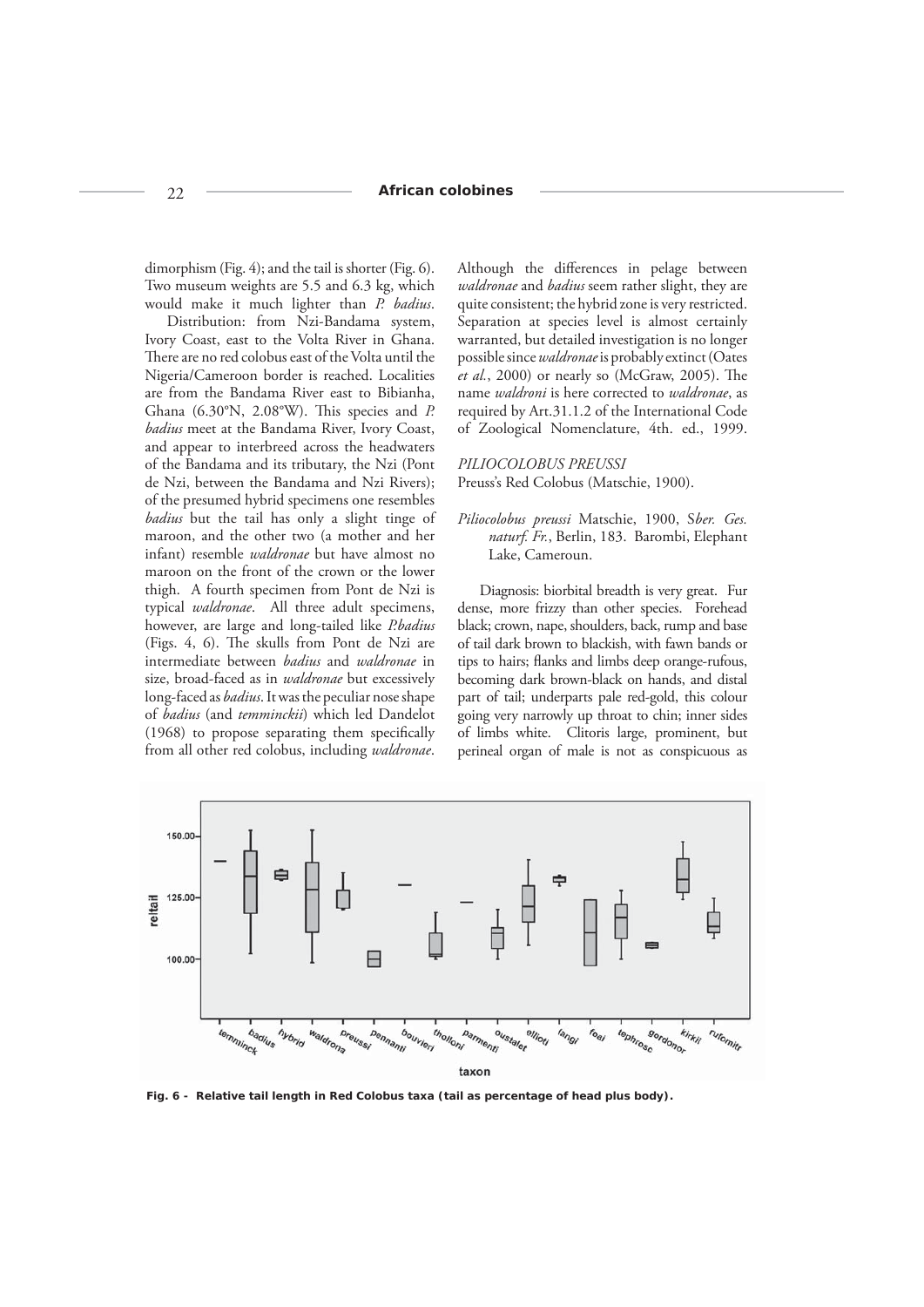in *P. badius*. Sexual swelling of female enormous, affecting the anus and circumanal skin. A whorl above brows, but no whorls above ears. Neonate black above, light grey below. Proportionally, this species (n=3) seems to resemble *P.badius* in being long-tailed (Fig. 6), but it is large in size (Fig. 7).

Distribution: known only from a small area of Cameroun; today probably restricted to Korup Reserve (100,000 ha), 5º to 5º25'N, 8º40' to 9°05'E, and Ebo forest (4°30'N, 10°30'E).

### *PILIOCOLOBUS PENNANTII* Bioko Red Colobus (Waterhouse, 1838).

### *Colobus pennantii* Waterhouse, 1838, *Proc. Zool. Soc.* , 57. Fernando Po (Bioko) Island.

Diagnosis: skull narrow across zygomata and palate, broad across canines; teeth relatively small; face long; no suborbital fossa; black from crown along back to haunches, upper thighs, base of tail, and hands and feet, this colour extending partway up limbs; flanks bright red, limbs dark red, somewhat blackened on arms; tail black above, deep red below; underside creamy white, this colour extending to inner surface of limbs, cheeks, and sides of neck. Face black. Hair whorls are present above ears, and a whorl

above brows. Scrotum not conspicuous; clitoris prominent; perineal organ small in size; sexual swelling of female fairly small. Neonate black, grey below, with no red anywhere. Skull sutures close relatively early, before third molars become worn. Seems a rather large species (Fig. 7), on the evidence however of only two museum specimens; weight of a female is given as 5.8 kg, but of a male, 9 kg. It is relatively very short-tailed (Fig. 6).

Distribution: Island of Bioko, Equatorial Guinea.

#### *PILIOCOLOBUS EPIENI*

Delta Red Colobus (Grubb & Powell, 1999).

*Procolobus badius epieni* Grubb & Powell, *J. Zool. Lond.,* 248: 68. Sampou-Apoi, 4°55'N, 6°.00'E., 12km SW of the junction of Sagbama and Egbedi Creeks, Niger Delta, Southern Ijaw Local Government camp area, Bayelsa State, Nigeria.

Diagnosis: blackish from crown to rump as in *P. pennantii*; rest of upper side orange-brown; whitish of underside extends onto outsides of arms, replacing the orange-brown tones or restricting them to a narrow band; hands and feet black, this colour not extending part way



*Fig. 7 - Head plus body length in Red Colobus taxa (millimeters)*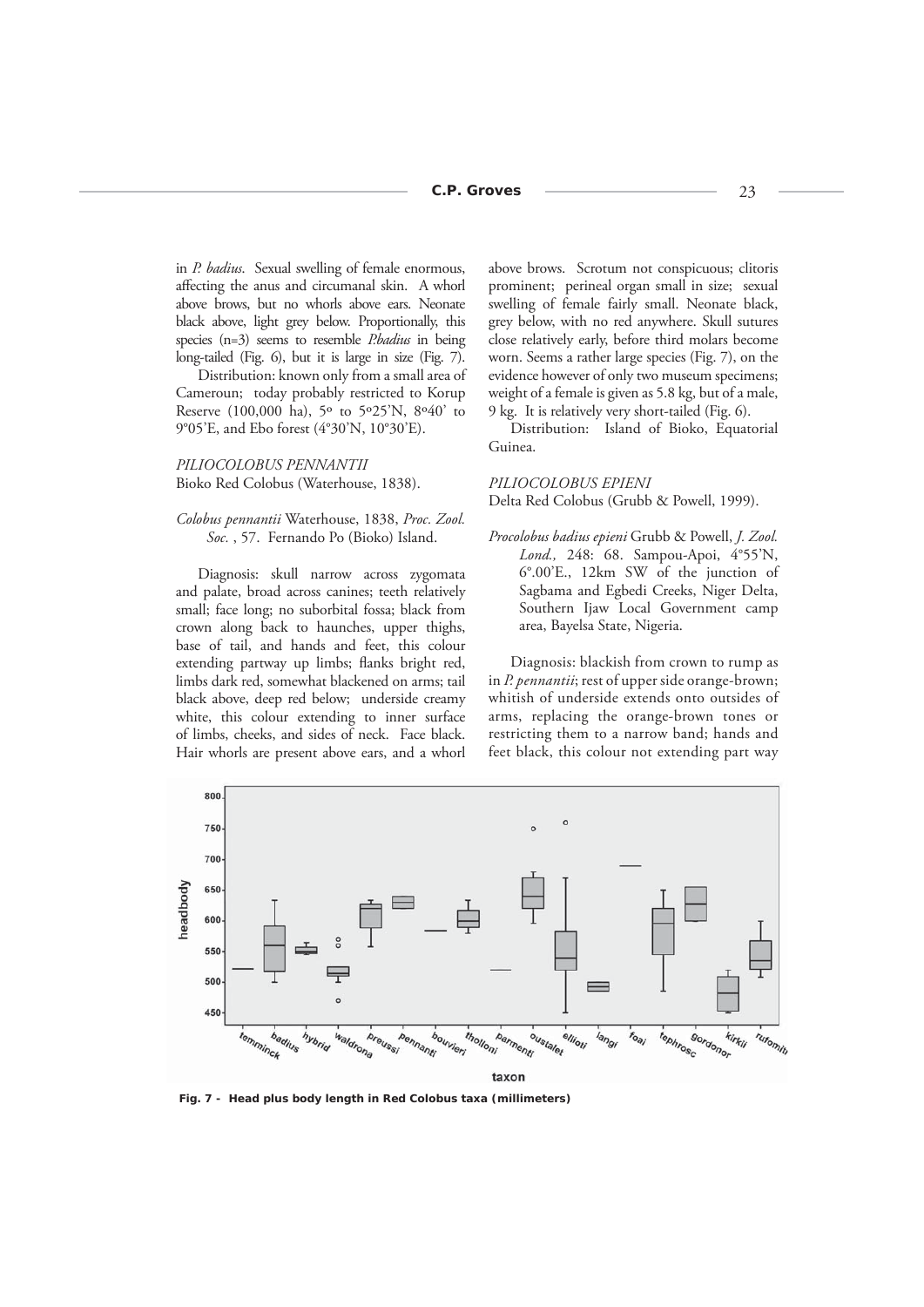### 24 **African colobines**

up limbs; tail dark red-brown above with a median dark brown dorsal band, chestnut or maroon below, terminal third to two thirds of tail becoming black-brown; conspicuous black whorls above ears. No measurements are available.

Distribution: western part of Niger Delta, approximately the area south of 5°09'N and west of 6°07'E.

# *PILIOCOLOBUS BOUVIERI* Bouvier's Red colobus (Rochebrune, 1887).

- *Piliocolobus bouvieri* Rochebrune, 1887, *Faune de Sénégambie,* Suppl., Vertébrés, pt 1: 108. "Gambia" (selected by Allen, 1939), but apparently "Mongo, right bank of the Congo, two days' journey by boat above the mouth of the Alima River" (Moreau *et al*., 1946).
- *Colobus* (*Piliocolobus*) *likualae* Matschie, 1914, *Sber. Ges. Naturf. Fr. Berlin,* 346. Sanga River, near mouth of R. Likuala aux Herbes.

Diagnosis: lighter than *P.pennantii*, the black tending to chocolate-brown, and more restricted and less sharply bordered; chin covered with white hairs; whiskers white; a black brow-band bordering forehead whorl, extending laterally on temples; thighs rufous like flanks, not brownish as in *P.pennantii*; tail dark at root, turning to brownish rufous distally; underparts paler, partly brown and rufous; face light slaty, with large pink eyerings; callosities pink; sexual swelling very large.

To judge by measurements of a single specimen, this is fairly small but very long-tailed (Figs. 6, 7).

Distribution: apparently, in swampy forest on the right bank of the Congo River, between the mouths of the Alima and Oubangui Rivers, and a short distance along the major tributary in this region, the Likouala-aux-Herbes. F.Petter and F.Vincent both told me that they had seen what seemed to be this species at Inoni, near Boembe, Lefini Reserve, at 3°S, 15°30'E, a long way south of the previously known distribution. The status of this extremely poorly known monkey needs urgent investigation. Quite unique appears to be the light face of this species, which varies from flesh-coloured with blackish cheek-bones and brows, to darker with only nose and lips light. F.Vincent (personal communication) and others who have seen this form in the wild agree as to the distinctiveness of the light face. Rochebrune (1887) described it as "rosy-flesh" with blue-black cheekbones and eye-rings, and pale, rosy-tinted ears and black brows.

### *PILIOCOLOBUS THOLLONI* (Rivière, 1886).

- Colobus tholloni Rivière, 1886, Revue Scientifique (8) 12:13. Lower Congo.
- *Colobus* (*Piliocolobus*) *lovizettii* Matschie, 1913, *Rev. Zool. Afr.,* 2: 207*.* Kutu, L. Léopold II (now L.Mai Ndombe), DRC.

Diagnosis: skull is distinctively long and narrow, small-toothed, very prognathous, with a big sagittal crest which is more extensive than in other forms. Hairs at sides of tail-base developed into a long "panache" or curtain; face slaty, with trace of pale eyelids and lips; a black browband, extending to temples, blending with whiskers which are smoky rufous; crown light bay to mahogany; upper parts bright orange-rufous, often with black intermixture on nape and forepart of back; tail darker; underside creamy white; legs orange rufous, paler than arms; hands and feet dark to black. Ischial callosities pink or slaty. On the basis of only 3 specimens, it seems a rather large species (Fig. 7), very short-tailed (Fig. 6).

Distribution: DRC, south of the "Grande Cuvette" of the Congo River, south to Dumba, 6.10°S, 19.35°E, and bordered in the east by the R. Lomami.

# *PILIOCOLOBUS PARMENTIERI*  (Colyn & Verheyen, 1987).

*Colobus rufomitratus parmentieri* Colyn & Verheyen, 1987, *Rev. Zool. Afr.,* 101:125. Mabobi (0.01°N, 25.19°E), left bank of Lualaba (=upper Congo) River.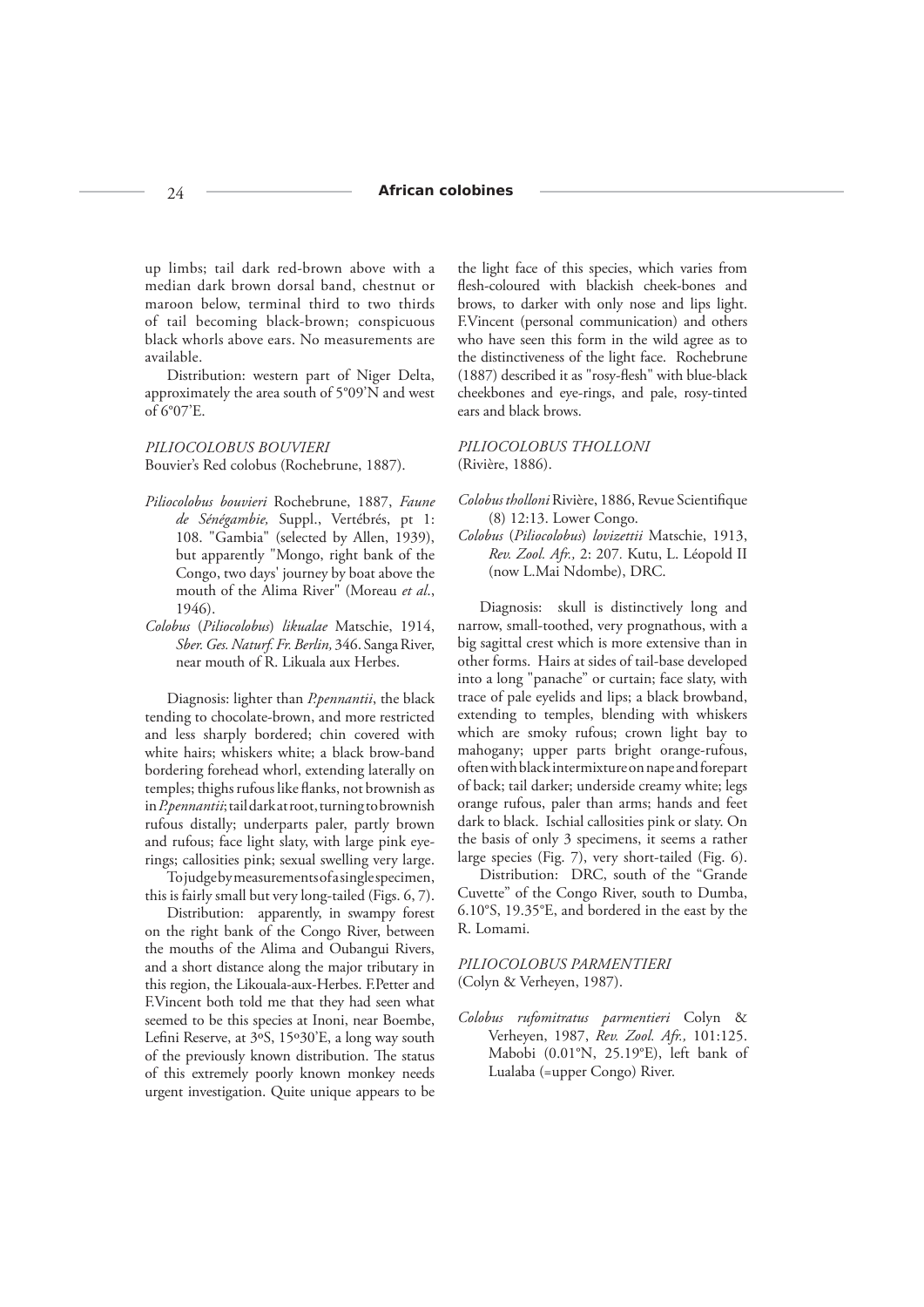Diagnosis: no "panache"; facial skin dark, with narrow depigmented zones along lips, at base of nose, on chin, and upper eyelids; a black browband extending to temples and thence to nape, middorsal region, shoulders and upper arms; crown agouti brown-red, sharply separated from the surrounding regions, and lacking a crest; a long black tuft at base of ears; rest of upper surface of body and outer surfaces of limbs reddish; hands and feet black, contrasting with the colour of the rest of the limbs; underside, inner surfaces of limbs, and "epaulette" on front of shoulders greyish-white, contrasting sharply with red and black tones of rest of pelage; tail reddish basally, darkening distally but never becoming quite black. Size (Fig. 7) among the smallest of the Central African species; longertailed than *P.tholloni* (Fig. 6).

Distribution: central DRC, between the Lomami and Lualaba Rivers. The describers (Colyn & Verheyen, 1987) suggested that that the distribution is probably limited to the south by the rivers Ruiki and Lutanga.

The describers note that this subspecies differs strongly from *tholloni* in its contrasted colouration, the ear-tuft and the absence of the "panache". In some

respects it more closely resembles the species east of the Lualaba, *P. foai*. Groves (2001) argued that this subspecies was named after Monsieur et Madame F.Parmentier, and that consequently the form of the name had to be altered to *parmentierorum* in accordance with the *International Code of Zoological Nomenclature*, 4th.ed., 1999, Art.31.1.2. Grubb *et al.* (2003), however, suggested that this cumbersome alteration is unnecessary if one adopts a strict interpretation of Colyn & Verheyen's (1987:129) phrase "dedié à" – a rather semantic point, but one which at least leaves the name pronounceable!

# *PILIOCOLOBUS OUSTALETI* (Trouessart, 1906).

- *Colobus oustaleti* Trouessart, 1906, *Bull. Mus. Hist. Nat. Paris,* 12:443. Youmba, right bank of lower Oubangui, 0.30°N, 17.50°E (Moreau *et al*., 1946).
- *Colobus nigrimanus* Trouessart, 1906, loc. cit., 444. Liranga, right bank (see Moreau *et al*., 1946) of Congo, south of Youmba.
- *Colobus* (*Piliocolobus*) *powelli* Matschie, 1912, *Ann. Soc. Roy. Zool. Malacol. Belge,* 47: 61. Zakwa, between Mahagi and Irumu.



*Fig. 8 - Sexual dimorphism: Red Colobus Central and Eastern groups (head plus body length in millimeters) .*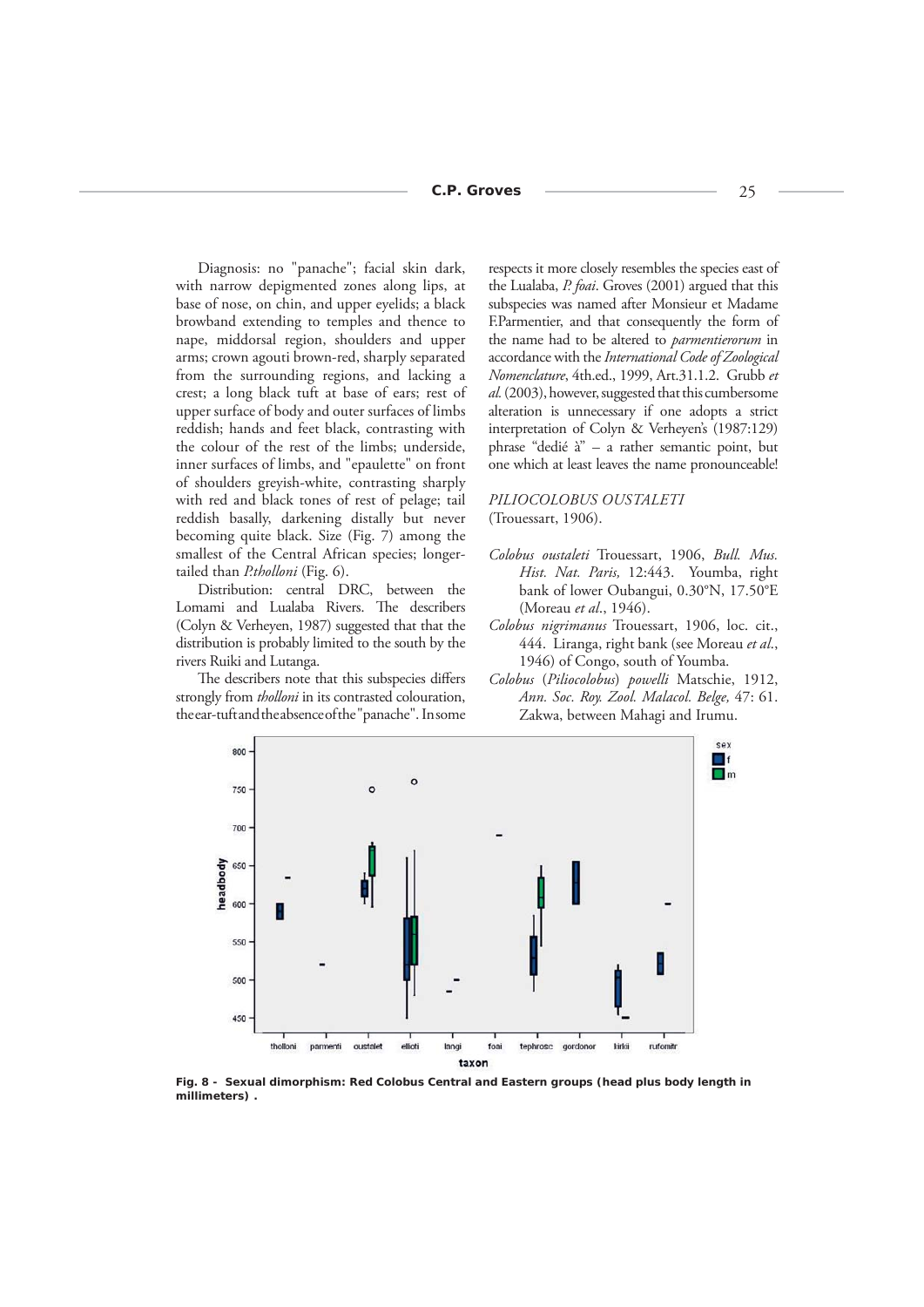### 26 **African colobines**

- *Colobus* (*Tropicolobus*) *umbrinus* Matschie, 1914, *Sber. Ges. naturf. Fr. Berlin,* 342. Bungi, Sangha River, between Ouesso and Ikelemba.
- *Colobus* (*Tropicolobus*) *schubotzi* Matschie, 1914, loc. cit., 345. Koloka, between Likati and Bima Rivers, Uele basin.
- *Colobus* (*Piliocolobus*) *brunneus* Lonnberg, 1919, *Rev. Zool. Afr.,* 7: 112. Sili, upper Uele.

Diagnosis: "panache" present, though shorter than in *tholloni*; robust build; dorsal colour fur speckled, dark smoky brown to raw sienna, brownish-fawn or deep reddish; underparts paler (buffy to whitish or pale red); hands and feet dark. Crown not, or hardly, contrasting with back; whiskers greyish. Skull with relatively broad zygomata and small teeth; differs from *tholloni* and resembles *ellioti, foai* and *tephrosceles* (*parmentieri* being unknown in these respects) in lack of concavity behind supraorbital torus, a distinctive downturn of the zygomatic arches, earlier closure of vault sutures, angular orbits and constriction below orbits. Large in size (Fig. 7), sexually dimorphic (Fig. 8), short-tailed (Fig. 6). A museum record gives the weight of a female as 12 kg. Cranially, this species and *P. ellioti*, *foai* and *tephrosceles* form a group; all have an unusually long palate, ending well behind  $M<sup>3</sup>$ early-closing sutures (closed by the time  $M<sup>3</sup>$ becomes worn), and angular orbits. The cranial characters of *P. parmentieri* are as yet unknown.

Distribution: from Pombo (1.22°S, 16.16°E), Sangha region, across the Oubangui (north of the Congo River) east to Lake Albert. Evidently it intergrades with next race in Epulu region (1.15°N, 28.21°E). Northernmost localities are Sili, Uele district (4.04°N, 27.11°E), Dedegwa, Garamba (4.35°N, 29.43°E), Mongoumba (3.40°N, 18.35°E) and Bakota, south bank of the Lobaye, 3.38°N, 17.34°E. There is a skin in Tervuren labelled "Sudan". The southwesternmost locality, Pombo, is very close to Butando where *bouvieri* is found. There is enormous variation, partly of a clinal nature, partly polymorphic, in skull characters and in colour, in this species. In the southwest of

the range, a red form (*nigrimanus*-type) occurs alongside the normal brown form, with every intermediate between. Red specimens again occur in the east of the range; here it seems probable that they reflect introgression from *ellioti*, so their occurrence in the southwest may possibly indicate gene-flow from *bouvieri*. In the west, too, occurs an extremely dark morph, typified by the type of *umbrinus*. The Congo Republic sample (mainly from the Sangha River) is unusual in generally lacking the interpterygoid perforation usual in the Central African red colobus, but there is no other character distinguishing them. Colyn (1987) mapped *powelli* as a northeastern subspecies, replacing *oustaleti* approximately in the Uele district and east to Lake Albert, but gave no distinguishing features; the basic similarity of of these populations was recognised as long ago as 1914 by Matschie, who noted the very close likeness between his *umbrinus* (from the Sangha) and *schubotzi* (from the Uele). The distinction between *powelli* and *brunneus* in the eastern part of the range (Allen, 1925) is in some ways real enough: the former represents the normal dark (red-) brown type, indistinguishable from topotypical *oustaleti*; the latter is a gallery-forest form of light brown colour with no red tones. The difference is, however, on average only, and some of the characters ascribed to *powelli* would perhaps be due to gene flow from *ellioti*. Overall, four main colour types can be described:

- 1) Dark brown type (*oustaleti, powelli* and, most extreme, *umbrinus* and *schubotzi*), the common morph all over the range: whole body is dark smoky brown above, a little paler below. Hands and feet darker, purplish black. Some eastern specimens have a wash of chocolate, and whitish underparts.
- 2) Raw sienna type, occurring only in Oubangui/Lobaye area: warm, raw sienna brown, with pale buffy or golden underparts; lower part of root of tail distinctively copper red.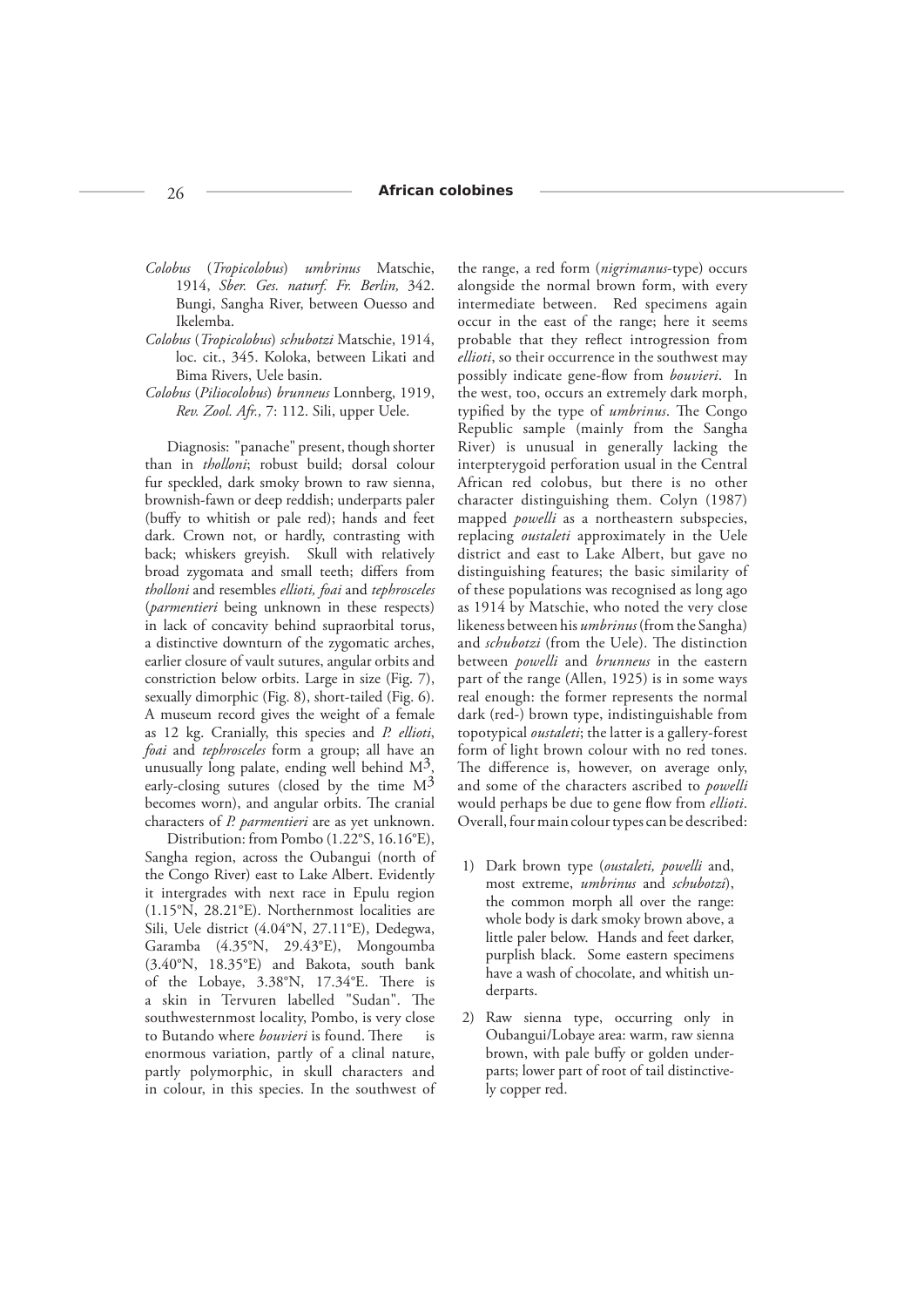- 3) Brownish-fawn type (*brunneus*), from the Uele gallery forest region: lighter, duller brownish-fawn, with no warm sienna wash, with paler underparts (whitish to pale buff); forearms and lower legs often lighter than arms and thighs, pepperand-salt. speckled with greyish or pale buffy hairs, contrasting with dark hands and feet.
- 4) Red type (*nigrimanus*): whole body is deep ferrugineous, the underparts being lighter, reddish buff; hands and feet and tail dark purplish brown or black. Some eastern specimens vary from light chestnut to bright bay, with or without black on shoulders or with a dark brown band from shoulders to rump, and whitish underparts.

The Oubangui River seems not to be a barrier; other primates, too, as well as such mammals as squirrels and duikers, seem to be distributed across it as if it did not exist. It is noticeable that the Oubangui flows largely westward, but suddenly bends south to join the Congo, as if it formerly flowed further west (perhaps to join the Shari-Logoni system?) and had recently been captured by the Congo.

# *PILIOCOLOBUS LANGI*  (Allen, 1925)

*Colobus langi* Allen, 1925, *Bull. Amer. Mus. Nat. Hist.,* 47: 443. Risimu, between Stanleyville (= Kisangani) and Bafwaboli.

Diagnosis: head, throat, chest, arms and shoulders reddish, contrasting with sepia black tone of hind parts and belly. Very small in size (Fig.7), with a very long tail (Fig.6).

Distribution: a small area of Democratic Republic of Congo, from south of the Aruwimi to about the equator, along the Congo-Lualaba, and extending east to about 27°. About this species, and its status, see under 'The *ellioti* question'.

# *PILIOCOLOBUS SEMLIKIENSIS* (Colyn, 1991)

*Colobus badius semlikiensis* Colyn, 1991, *Ann. Zool. Wet. K. Mus. Midden-Afrika*, Tervuren, 264:71. Tungula (=Kilia), right bank of Semliki River, DRC.

Diagnosis: differs from *P.oustaleti* in the unvaryingly dark to blackish mantle, arms brick-red externally, forearm bordered with dusky grey, hands black, legs blackish-grey with reddish reflections, and black tail. Size and tail length are not reported.

Distribution: *Cynometra* forests east of the Semliki River, Democratic Republic of Congo. This was said by the describer to be distinguished from other DRC forms by its fully blackish mantle (in which it approaches *tephrosceles*, from which it differs by its limbs and tail not being light smoky-grey (Colyn, 1991). The black forehead band reaches the ears; a frontal tuft is present; throat, whiskers and sides of head are reddish; the nape is brown. A small "panache" is present.

About this species, and its status, see under 'The *ellioti* question'.

#### **The** *ellioti* **question**

Much of the Ituri/North Kivu region (northeastern DRC) is occupied by what appears to be a three-way hybrid swarm between the three previous species, which has been commonly dubbed *Piliocolobus* (or *Procolobus* or *Colobus*) *pennantii* (or *rufomitratus* or *badius*) *ellioti*.

- *Colobus ellioti* Dollman, 1909, *Ann. Mag. Nat. Hist.,* 4 (8): 475. 90 miles west of south end of Lake Albert (probably about the Mambasa district).
- *Piliocolobus ellioti melanochir* Matschie, 1914, *Sber. Ges. Naturf. Fr. Berlin,* 339. Between Beni and Irumu.
- *Piliocolobus anzeliusi* Matschie, 1914, loc. cit., 339. "Upper Ituri province".
- *Colobus variabilis* Lorenz von Liburnau, 1914, *Anz. K. Akad. Wiss. Wien, Math. Nat. Kl.,* 51: 383.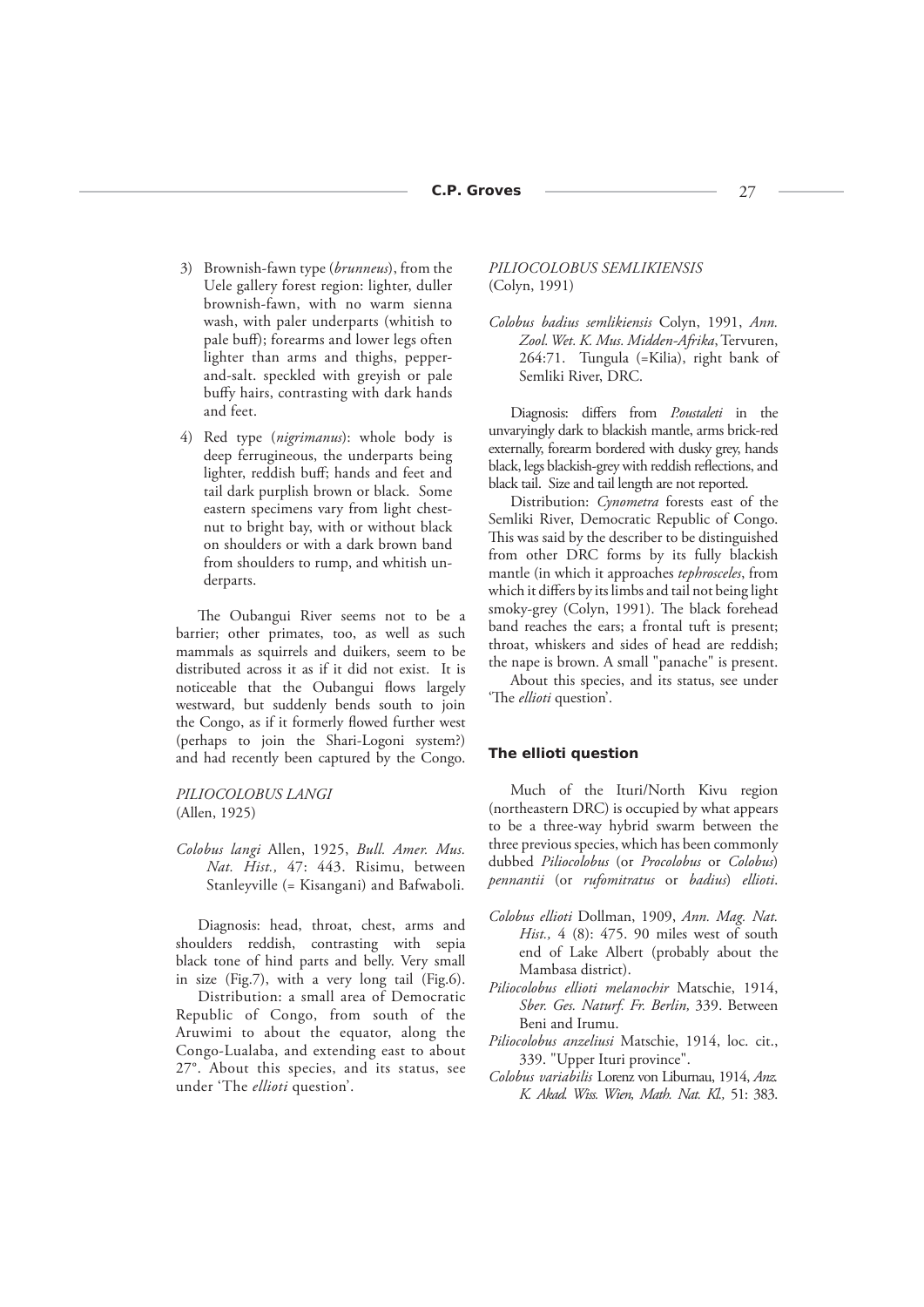Ituri forest: fixed as Moera, near Beni, the first locality mentioned by the describer in his detailed study (Lorenz von Liburnau, 1917:198).

*Colobus multicolor* Lorenz von Liburnau, 1914, loc.cit., 385.

In this population, a "panache" is generally present, though small; large teeth, broad zygomata; face is slaty, with trace of pale eyelids and lips; a black browband extends to temples, then blends into the rufous whiskers; crown, nape, shoulders and forelimbs are always redtoned, hindparts darker, from light to dark brownish; legs are often washed with fawn, with darker zone on knees, and digits blackishbrown; underside is lighter, especially on throat and chest; tail is dark brown; callosities are slaty or pink. Colobus of this description occur more or less south of a line from Kisangani to the Luna River, 1.17°N, 29.41°E; south to Mulungu district (2.19°S, 28.48°E) (as recently confirmed by Colyn, 1991). In the Epulu district they grade into *P.oustaleti*, and indeed it is hard to avoid the impression that the frequent occurrence of the red morph in *P. oustaleti*  reflects gene flow from the "*ellioti*" population. Pure "ellioti" first occurs at Leuda (1.20°N, 28.01°E) and at Mawambi (1.04°N, 28.34°E). Colyn (1991) proposed that "*ellioti*" is a hybrid swarm between western *P. langi* and a previously undescribed eastern taxon which he described as *semlikiensis*. In his zoogeographic model of the Congo(Zaire) basin, different lowland (riverine) and Rift Valley highland subspecies differentiated early on, then approached each other again, and today form hybrid swarms in between (he also applied this model to *P. foai*: see below). The two parent species continue to exist only at the eastern and western ends of the range of "*ellioti*", partially protected from gene flow by rivers. Colyn (1991) assigned to *P. semlikiensis* several specimens from localities west of the Semliki River (but not further west than 29.28°E) where *ellioti* is also listed: Djuma, Kisiki, Kokola, "between Moera and Beni", Nyamusonga, Teturi, Tungudu and Utuhe. In total, 18 specimens from these localities are referred by him to *semlikiensis*, 21 to "*ellioti*". To Colyn's conception, *P. oustaleti* must surely be added. There is no barrier between it and "*ellioti*", and the red morph which characterises most of the hybrid population (presumably derived from *P. langi*) penetrates deep into the northeastern end of the range of *P. oustaleti*.

### *PILIOCOLOBUS FOAI* (de Pousargues, 1899).

- *Colobus foai* de Pousargues, 1899, *Bull. Mus. Hist. Nat. Paris,* 5:278. Ouroua Mountains, between southwest shore of Lake Tanganyika and Upper Congo (Lualaba).
- *Colobus graueri* Dollman, 1909, *Ann. Mag. Nat. Hist.,* 4 (8):474. Wabembe country, 80km west of north end of Lake Tanganyika.
- *Piliocolobus kabambarei* Matschie, 1914, *Sber. Ges. Naturf. Fr. Berlin,* 338. Kabambare, between Baraka (northwest shore of Lake Tanganyika) and Kassongo (on the Lualaba).
- *Piliocolobus lulindicus* Matschie, 1914, loc. cit., 338. Lulindi River, Kassongo district.

Diagnosis: "panache" present; narrow across zygomata but broad palate; small teeth; tail short; frontal crest present; crown, including crest, red, commonly contrasting with back; limbs wholly red; upper parts black, red or black-andred; underparts smoky grey to yellowish-white; browband dark.

Distribution: from south of the Rivers Lowa and Ulindi to northernmost Zambia (Mweru Wampita), and Mulongo (7.50°S) in southeastern DRC; from the Lualaba eastward into the Itombwe Mountains on the shores of Lake Tanganyika. Rahm & Christiaensen (1963) reported that it is replaced in Irangi (1.54°S, 28.27°E) by "*ellioti*", but gave no information as to whether the ranges of the two races meet; Colyn (1987, 1991) however mapped *foai* up through the Kahuzi district to meet "*ellioti*" opposite the southern end of Lake Edward.

According to this latter author, Red Colobus are more widespread in eastern Zaire than at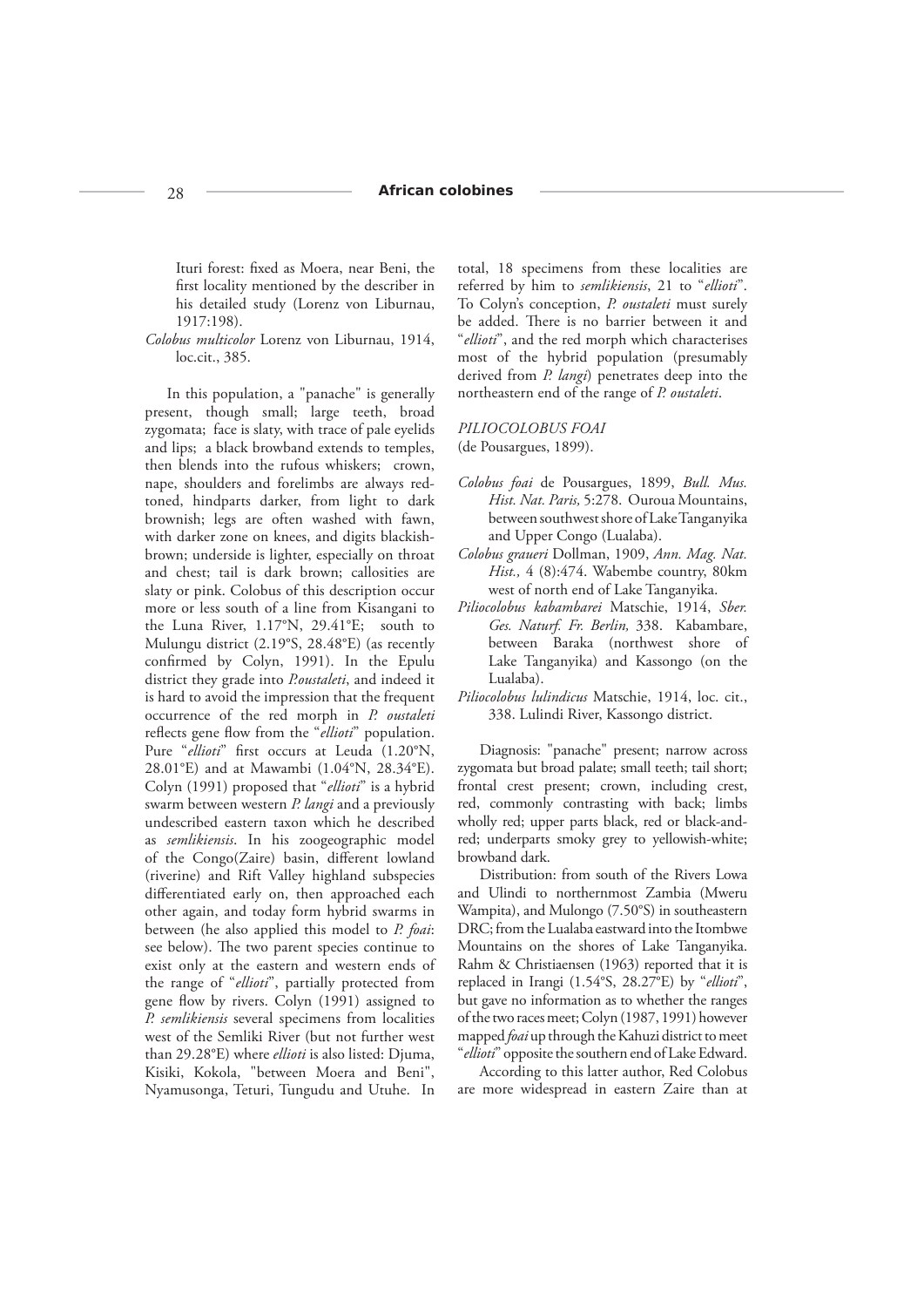one time thought; but they are absent from between the rivers Maiko and Lowa. It is remarkably interesting that this hiatus in the distribution of red colobus in South Kivu is precisely the area where gorillas spread into the lowlands; the hiatus in the distribution of red colobus in west central Africa, more or less between the Sanaga and Congo/Oubangui, is again the major area where gorillas occur.

Colyn & Verheyen (1987) and Colyn (1987, 1991) recognised *lulindicus* Matschie as a lowland subspecies separate from *foai*, which they restricted to the mountainous region west of Lake Tanganyika (and, apparently, Lake Kivu). *P.foai* (in the concept adopted in this paper) shows a certain amount of individual variability in colour, although this is much less than in "*ellioti*". Three main colour types can be distinguished:

- 1) Dark, "black" type (*graueri*): a dark back, mainly smoky black; crest, crown and limbs lighter, rufous to smoky fawn; underparts dark smoky grey or dusky.
- 2) Black and red type (*foai*): a sharply contrasting pattern, with nape, shoulders and middle of back black; rest of upperparts, crest, crown, flanks, rump, limbs and tail bright rufous; underparts creamy white.
- 3) Red type (*lulindicus, kabambarei*): coat shorter and glossy; crest reduced in size; whole of upperparts are intense mahogany red to bright rufous; underparts whitish buff. This type recalls a very red *P. tholloni*.

There are all intermediates between these

three types; type 3 predominates in the lowlands [hence, perhaps, Colyn's (1987, 1991)] retention of *lulindicus* as a separate subspecies), the other two in the Itombwe Mountains, where the fur also tends to have a rather woolly texture. There are also variations within each type. The blackening on the shoulders may be totally absent, or strong, blending with the reddish flanks and rump or sharply set off from it. The whole underside can be grey, or only the chest, the belly being buffy or whitish. Lowland

specimens simply tend to be shorter-haired, with less contrastingly-toned crown and duller colouration in general. Thus *foai* would be a subspecies proper to the Itombwe mountains west of Lake Tanganyika, and *lulindicus* a related lowland race, from between the Lowa and Luama Rivers, near the Lualaba, and all populations in between would be secondary hybrids. This model is much less well supported than Colyn's model for "*ellioti*", simply because there is much less difference between eastern and western ends of the distribution of *P. foai*, and the population (here, species) is much less variable overall. It is nonetheless noticeable that the Central African taxa of red colobus (excluding those south of the Grand Cuvette) are all curiously variable, and contrast greatly with all other taxa which are noticeably homogeneous. It may well be that Colyn's model is valid, and a great deal remains to be learned about the palaeogeography of the Congo basin and the distributional history of its fauna; but if *P. foai* does consist of two different taxa which have fused, the components cannot now readily be disentangled.

# *PILIOCOLOBUS TEPHROSCELES* (Elliot, 1907).

- *Colobus tephrosceles* Elliot, 1907, *Ann. Mag. Nat. Hist.* 20 (7): 195. Ruahara River, Toro, Uganda, 4000 feet.
- *Tropicolobus gudoviusi* Matschie, 1914, *Sber. Ges. Naturf. Fr. Berlin,* 340. Between Ussuwi and Ihangiro, SSE of Lake Burigi, west of Lake Victoria.

Diagnosis: thick-set; fur dense, long; face slaty, with trace of pale tones round eyes; a large black browband, extending to temples, where the black hairs darken the smoky fawn whiskers; two conspicuous whorls of radiating hairs behind the ears, the hairs being black-tipped; crown light chestnut to deep bay; back warm brown to chocoloate brown or nearly black, sometimes with a rufous wash on rump in lighter specimens; limbs paler, especially the legs, brownish-fawn, the upper arms often washed with rufous; hands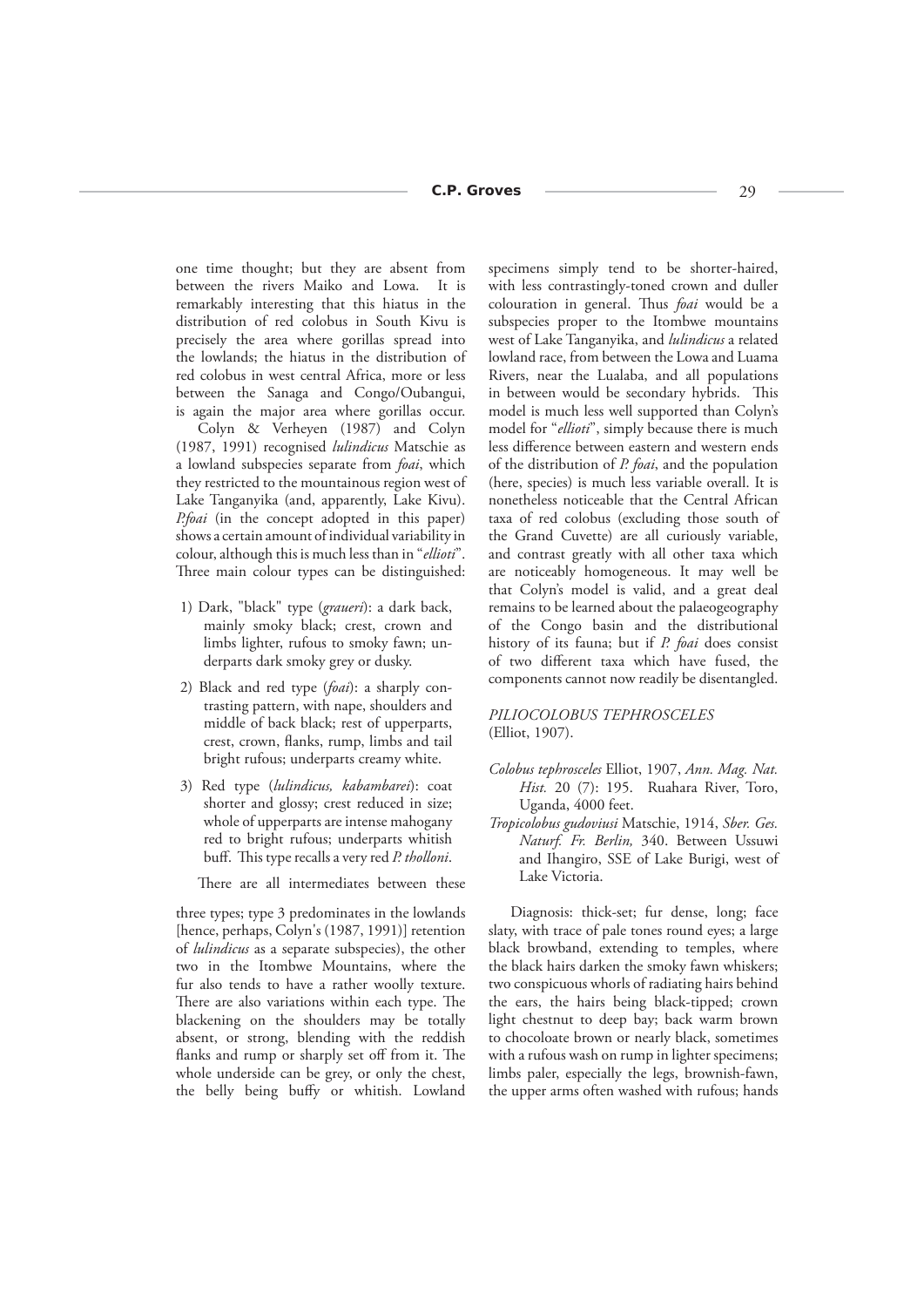and feet dark brown to blackish; tail basally like the back, becoming very dark distally, but always lighter below; underparts contrastingly whitishbuff to smoky buff; callosities slaty or pink. The skull closely resembles that of *P*. *oustaleti* and *foai*, but invariably has a curious transverse groove across region of nasion; zygomata broad, skull base long, teeth relatively small; pterygoid perforation often lacking (about 40%); skull strongly sexually dimorphic in size. Extremely sexually dimorphic in size. Tail relatively short; "panache" present.

Distribution: montane forests of southwestern Uganda and western Tanzania, along eastern border of Rift lakes, from Kibale Forest (0.13- 0.41°N, 30.19-30.32°E) to Mbisi (7.25°S, 31.41°E), Lake Rukwa. The easternmost locality in Uganda is Busesse, Ankole (0.02°N, 32.01°E). As with other Central African red colobus, there is considerable geographic and individual variation in this form, although the reddish crown and lighttoned forearms and legs are always characteristic. There is in fact a north-south cline in colour:

- 1) Northerly specimens, from western Uganda, are dull black or brown-black with a red tinge, lighter (grey-brown) rump, and much lighter (often straw-grey) forearms and legs; underside is light grey to whitish; tail is brown, darkening towards the tip. The upper arms and part of the thigh may be invaded by an extension of the black of the back.
- 2) Specimens from the Uganda-Tanzania border have a black dorsum with a deep red tinge on rump and loins, lighter redbrown forearms, brown legs and tail, and a whitish underside.
- 3) Further south, in northwestern Tanzania, they are still blacker, in fact jet-black, this tone restricting the red-brown to the croup and haunch; arms and legs mixed with brown; the tail becomes black distally; underside is white.
- 4) The Lake Rukwa specimens are lighter, blackish-grey, with the shorter tail coloured like the body, the arms and legs

dull straw-grey, and the underside light grey. In the field they have noticeably longer, fluffier hair, and longer cheekwhiskers; the red cap fur was noticed to extend in many individuals further down into sideburns (Rodgers *et al*., 1984).

# *PILIOCOLOBUS GORDONORUM* (Matschie, 1900).

*Piliocolobus gordonorum* Matschie, 1900, *Sber. Ges. Naturf. Fr. Berlin,* 186. Udzungwa Mountains, Uhehe, Tanzania.

Diagnosis: dorsum deep grey-brown to shining black, sometimes with a bright red zone posteriorly; underparts white, including front of shoulders, and inner surfaces of limbs; arms black; lower legs black, mixed with silvery; tail black or mixed with ochraceous, but tending to off-white below; crown reddish, with long laterally directed hairs forming a sort of toupée; cheeks whitish; skull (as represented by females only) broad, short-faced, small-toothed; no nasion groove; "panache" weakly developed; tail short, bushy. Depigmented around nose and mouth. Sexual swelling larger than in *P*. *p*. *tephrosceles*. Somewhat larger than *P. tephrosceles*, and shorter-tailed.

Distribution: Uzungwa Mountains, and forests between Little Ruaha and Ulanga Rivers, south of Iringa, Tanzania. Struhsaker & Leland (1980) report it in the Magombero Forest Reserve, 7.47°S, 37.00°E; Mangula Forest Reserve, 7.50°S, 36.54°E; and Pala Ulanga, 7.13°S, 36.49°E. These range from 200 to 1623m; from groundwater forest to riparian forest to moist evergreen forest; the Harvard specimens were collected further south, at Dabaga, Uzungwa Mountains, 8.07°S, 35.5°E. For more recent information on skulls of this species, see Bruner *et al.* (2006).

#### *PILIOCOLOBUS KIRKII* (Gray, 1868).

*Colobus kirkii* Gray, 1868, *Proc. Zool. Soc.* 180. Zanzibar.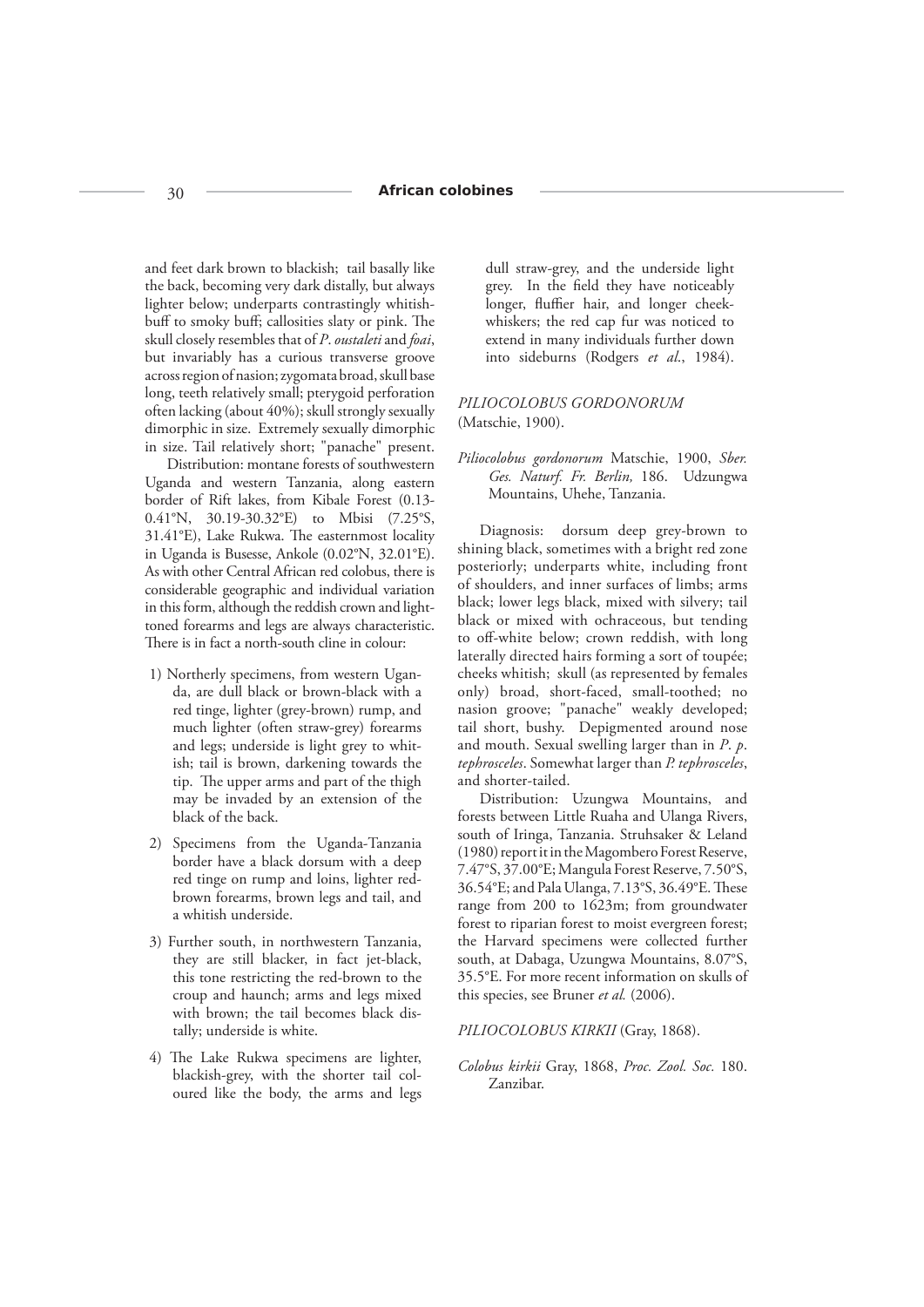Diagnosis: skull with short face but long palate, poorly developed supraorbital torus; sutures close late in life; metopism is frequent; hindlimbs elongated. Circumnasal and circumoral depigmentation retained throughout life; rest of face is slaty black. Jaws naked, sparsely sprinkled with a few white hairs. A conspicuous raised white frontal crest; crown and nape chestnut; shoulders and outside of forelimbs black; dorsum and rump contrastingly bright bay; outer side of thighs black with long white hairs overlain, except for a black lateral strip; lower part of legs white; hands and feet black, fringed with white hairs; underparts white, including inner sides of limbs and front of shoulder; tail bay above, white below, becoming golden yellowish towards tip (Fig. 9). Callosities and skin of sparsely-haired



*Fig. 9 -* **Piliocolobus kirkii** *is the easternmost representant of the genus (photo P. Colangelo).*

posterior thighs dark slaty. The infant coat is white, not blackish like other red colobus. The adult facial pigmentation remains of a juvenile type. Very small in size, with a very long tail; it is possible that females exceed males in size .

Distribution: Zanzibar Island. It occurs also in the coastal scrub surrounding the groundwater forests, and Uzi Island (Struhsaker & Leland, 1980). It possibly occurred in the Pangani district of the mainland in the last century: a mounted specimen (BM 74.2.20.1) has inscribed on its wooden base "Mouth of the Pangani River, opposite Zanzibar: Kirk, 1871", and a flat skin (RML cat.d) is labelled "Pangani: Linnaea, Berlin". The skins and their associated skulls are not in any way different from those from Zanzibar. A visit to the Pangani River mouth by me in 1971 failed to find any trace or knowledge of Red Colobus; suitable habitat is nowadays lacking on the coast itself, although a few miles inland, in sparse gallery forests along the Pangani, Black-and-White Colobus are abundant. In the Handeni district, not far south, Red Colobus have, however, recently been reported (W. A. Rodgers in litt.).

# *PILIOCOLOBUS RUFOMITRATUS* (Peters, 1879)*.*

*Colobus rufomitratus* Peters, 1879, *Monatsb. K. Preuss. Akad. Wiss. Berlin,* 829. Muniuni, Tana River, Kenya (this is at 2.04°S, 40.10°E).

Diagnosis: smoky or iron grey, often washed with chocolate tints, including arms and legs, becoming just a little lighter on hind shanks; hands a feet little if any darker; tail darker, becoming nearly black towards tip; crown bright foxy-red, this colour extending back to nape, and divided from grey of body and cheeks and from light underparts by a dark grey rim; underside whitish. A whorl on either side of crown above ears, the forehead and hairs over the ears being rimmed with black. Size very small, nearly as small as *P. kirkii*, but males larger than females; tail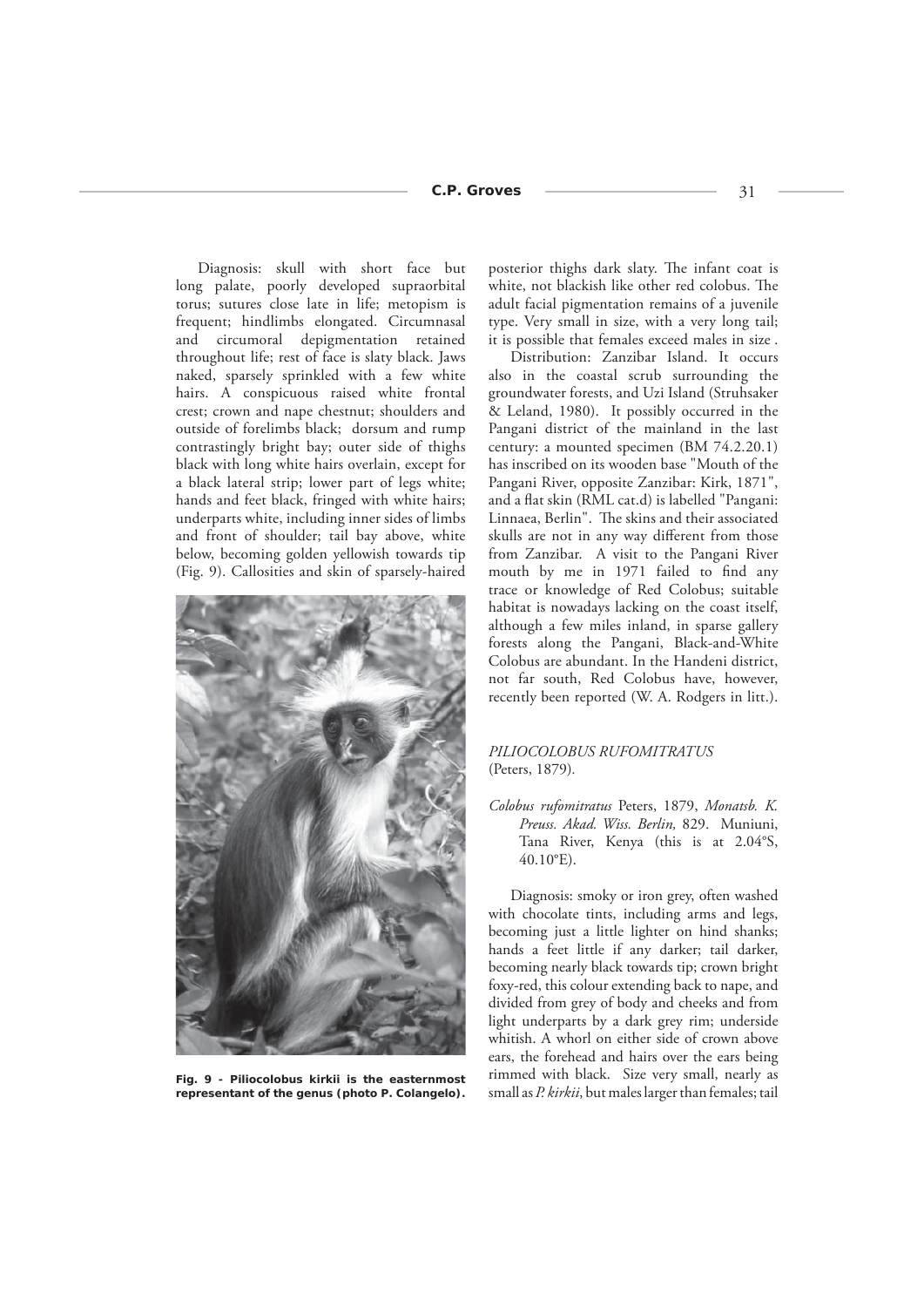somewhat shorter. The skull is distinctive: very broad across orbits, long skull base, short palate, narrow across canines; nasals triangular, prominent. Supraorbital torus interrupted by a depression above glabella; deep suborbital fossae; steep, rounded occiput; large teeth. High brachial index. Clitoris large, prominent; sexual swellings large. Neonates completely dark, blackish.

Distribution: eastern Kenya, along Tana River, from Garsen north nearly to Wenje. The habitat is in gallery forests along the river and in its flood-plain; the area inhabited, of 25 sq km, is broken into more than 70 patches (Marsh, 1978). Two-thirds of the population occur in the contiguous forest belt along either side of the Tana between Munazini and Makere ya Gwano, near the northern end of the range.

#### **Acknowledgements**

*I am very grateful to the curators of the collections where I studied colobus material, mainly Red Colobus: Natural History Museum (London); Powell Cotton Museum (Birchington, Kent); Muséum National d'Histoire Naturelle (Paris); Museum voor Middenafrika (Tervuren); Musée Royale d' Histoire Naturelle (Brussels); Naturalis (Leiden); Museum A. Koenig (Bonn); Zoologisches Museum A. Humboldt (Berlin); Kenya National Museums (Nairobi). I am delighted to acknowledge my old friend Pierre Dandelot, who saw much of the same material, and discussed it with me extensively; I have elsewhere indicated (Groves, 2001) that many of the insights I gained during my study of Red Colobus are due to him. I thank Emiliano Bruner for commissioning this paper, and Giuseppe Carpaneto and Spartaco Gippoliti for excellent editing and constructive criticisms.*

# **Info on the web**

#### http://www.iucnredlist.org

*The site of the annually updated Red List of threatened species realised by the World Conservation Union (IUCN).*

# http://www.primate-sg.org

*Th e site of the Primate Specialist Group of the Species Survival Commission of the World Conservation Union (IUCN). Info on threatened primates and availability of several newsletters on primate conservation.*

#### http://www.colobustrust.org

*One of the few organizations devoted exclusively to the conservation of a colobus monkey;* Colobus angolensis *of the coastal forests of Kenya.*

#### **References**

Allen G.M. 1939. A checklist of African mammals. *Bull. Mus. Comp. Zool. Harv.,* 83: 1-763.

- Allen J.A. 1925. Primates collected by the American Museum Congo Expedition. *Bull. Amer.Mus.Nat.Hist.,* 47: 283-499.
- Ansell W. F. H. 1959. The type localities of *Colobus angolensis sharpei* Th omas and *Colobus angolensis sandbergi*. Lönnberg. *Rev. Zool. Bot.*

*Afr.,* 60:168-171.

- De Beaux O. 1943. Mammalia. In E. Zavattari (ed.): *Missione Biologica Sagan-Omo*, vol. 7, pp. 15-57. Reale Accademia d'Italia, Rome.
- Bruner E., Pucci A. & Jones, T. 2006. Cranial morphology and anatomy of two adult females of *Piliocolobus gordonorum* (Udzungwa Red Colobus) (Mammalia, Primates : Colobinae). *Aldrovandia*, 2 : 73-78.
- Carpaneto G. M. 1995. Occurrence of black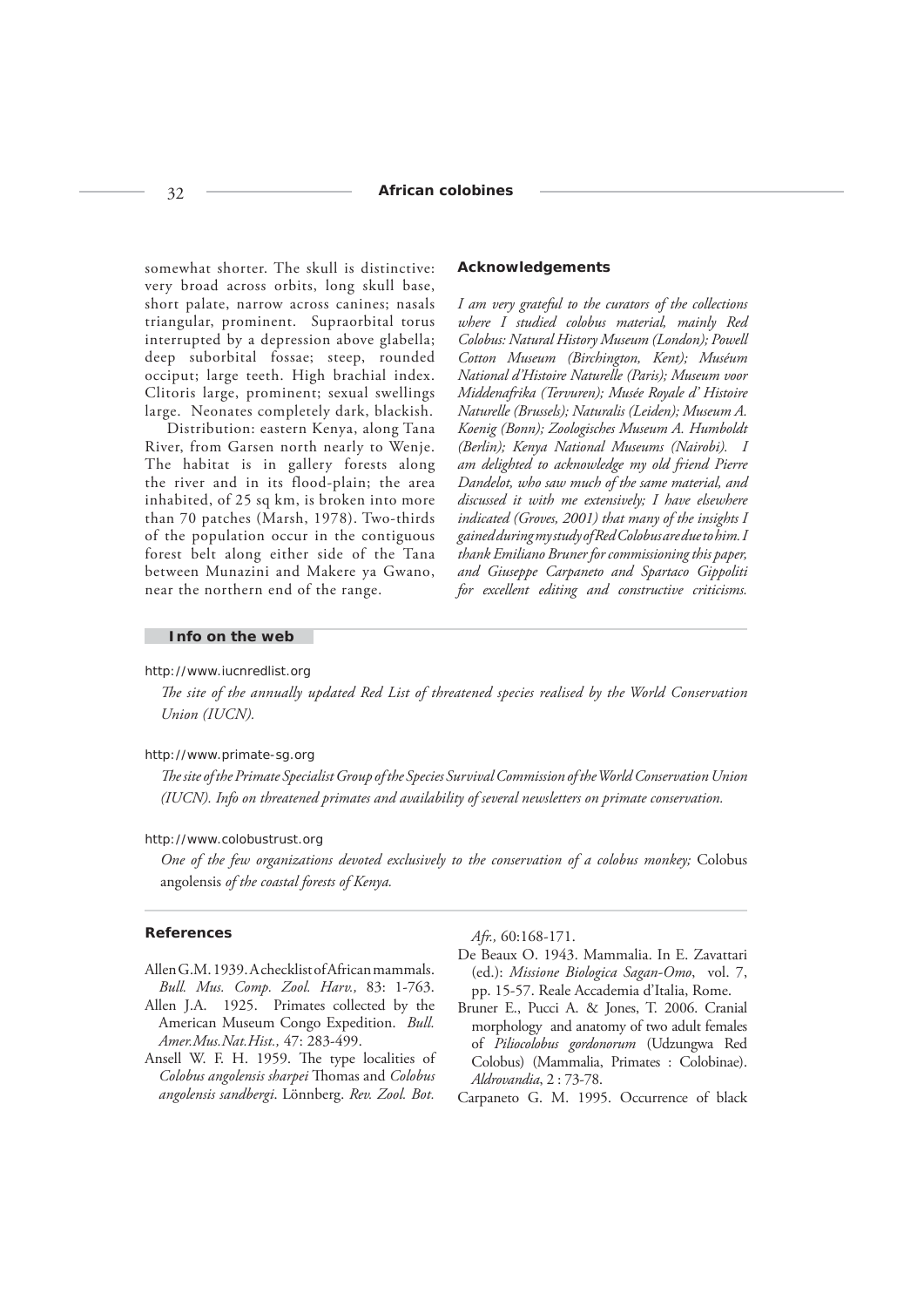colobus *Colobus satanas* in northwestern Congo. *Afr. Primates*, 1: 42-44.

- Carpaneto G.M. & Gippoliti S. 1994. Primates of the Harenna Forest, Ethiopia. *Primate Conserv.,* 11: 12-15.
- Colyn M. M. 1987. Les Primates des forêsts ombrophiles de la cuvette du Zaîre: interpretations zoogeographiques des modeles de distribution. *Rev. Zool. Afr.,* 101:183-96.
- Colyn M. 1991. L'Importance Zoogeographique du Bassin du Fleuve Zaire pour la Speciation: Le Cas des Primates Simiens. *Annalen ZoologischeWetenschappen* 264, Koninklijk Museum voor Midden-Afrika, Tervuren, Belgium, 250pp.
- Colyn M. M. &Verheyen W. N. 1987. *Colobus rufomitratus parmentieri*, une nouvelle sousespece du Zaire (Primates, Cercopithecidae). *Rev. Zool. Afr.,* 101:125-32.
- Cracraft, J. 1983. Species concepts and speciation analysis. *Curr. Ornithol.,* 1:159-187.
- Dandelot P. 1968. Primates, Anthropoidea. In J. Mester (ed): Preliminary Identification Manual for *African Mammals*, part 24, pp. 1-80. Smithsonian Institution Press, Washington DC, USA.
- Gippoliti S. & Dell'Omo G. 2002. Primates of Guinea-Bissau, West Africa: distribution and conservation status. *Primate Conserv.,* 19: 73-77.
- Groves C. P., Angst R. and Westwood C. R. 1993. The status of *Colobus polykomos dollmani* Schwarz. *Int. J. Primatol.,* 14:573-86.
- Grubb P., Butynski T.M., Oates J.F., Bearder S.K., Disotell T.R., Groves C.P. & StruhsakerT.T. 2003. Assessment of the diversity of African primates. *Int. J. Primatol.,* 24:1301-1357.
- Hill W. C. O. 1958b. External genitalia. In H. Hofer, A. H. Schultz & D. Starck (eds): *Primatologia* 3, (1), 630-704. S.Karger, Basel, Switzerland.
- Hill W. C. O. Booth A. H. 1957. Voice and larynx in African and Asiatic Colobidae. *J. Bombay Nat. Hist. Soc.,* 54: 309-21.
- Kingdon J. 1971. *East African Mammals* Vol. I. Academic Press, London, UK.
- Korstjens A. H. & Noë R. 2004. Mating system of an exceptional primate, the Olive Colobus

(*Procolobus verus*). *Am. J. Primatol.,* 62: 261-273.

- Kuhn H.J. 1964. Zur Kenntnis von Bau und Funktion des Magens der Schlankaffen (Colobinae). *Folia Primatol.,* 2:193-221.
- Kuhn H.J. 1967. Zur Systematik der Cercopithecidae. In: D. Starck, R. Schneider & H.J. Kuhn (eds.), *Progress in Primatology*. Gustav Fischer, Stuttgart, 25-46.
- Kuhn H.J. 1972. On the perineal organ of male *Procolobus badius*. *J. Hum. Evol.,* 1:371-8.
- Marsh, C. W. 1978. Problems of Primate conservation in a patchy environment along the lower Tana River, Kenya. In D. J. Chivers & W. Lane-Petter (eds.): *Recent Advances Primat.*, 2: 85-86.
- McGraw W. S. 2005. Update on the search for Miss Waldron's Red Colobus Monkey. *Int. J. Primatol.,* 26: 605-619.
- Moreau R.E., Hopkins G.H.E., Hayman R.W. 1946. The type-localities of some African mammals. *Proc. Zool. Soc. Lond.*, 115: 387- 447.
- Oates J. F. 1981. Mapping the distribution of West African rain-forest monkeys: issues, methods, and preliminary results. *Ann. New York Acad. Sci.,* 376: 53-64.
- Oates J. F. & Trocco T. F. 1983. Taxonomy and phylogeny of black-and-white Colobus monkeys: inferences from an analysis of loud call variation. *Folia Primatol.* 40:83-113.
- Oates J. F. & Whitesides G. H. 1990. Association between Olive Colobus (*Procolobus verus*), Diana Guenons (*Cercopithecus diana*), and other forest monkeys in Sierra Leone. *Am. J. Primatol.,* 21: 129-146.
- Oates J. F., Abedi-Lartey M., McGraw, W. S., Struhsaker T. T. & Whitesides G. H. 2000. Extinction of a West African Red Colobus monkey. *Conserv. Biol.,* 14: 1526-1532.
- Rochebrune A. T. 1886. *Faune de la Sénégambie*. *Supplement, 1: Mammifères.* O. Doin, Paris.
- Strasser E. 1994. Relative development of the hallux and pedal digit formulae in Cercopithecidae. *J. Hum. Evol.,* 26 : 413-440.
- Struhsaker T. T. & Leland, L. 1980. Observations on two rare and endangered populations of red colobus monkeys in East Africa: *Colobus*